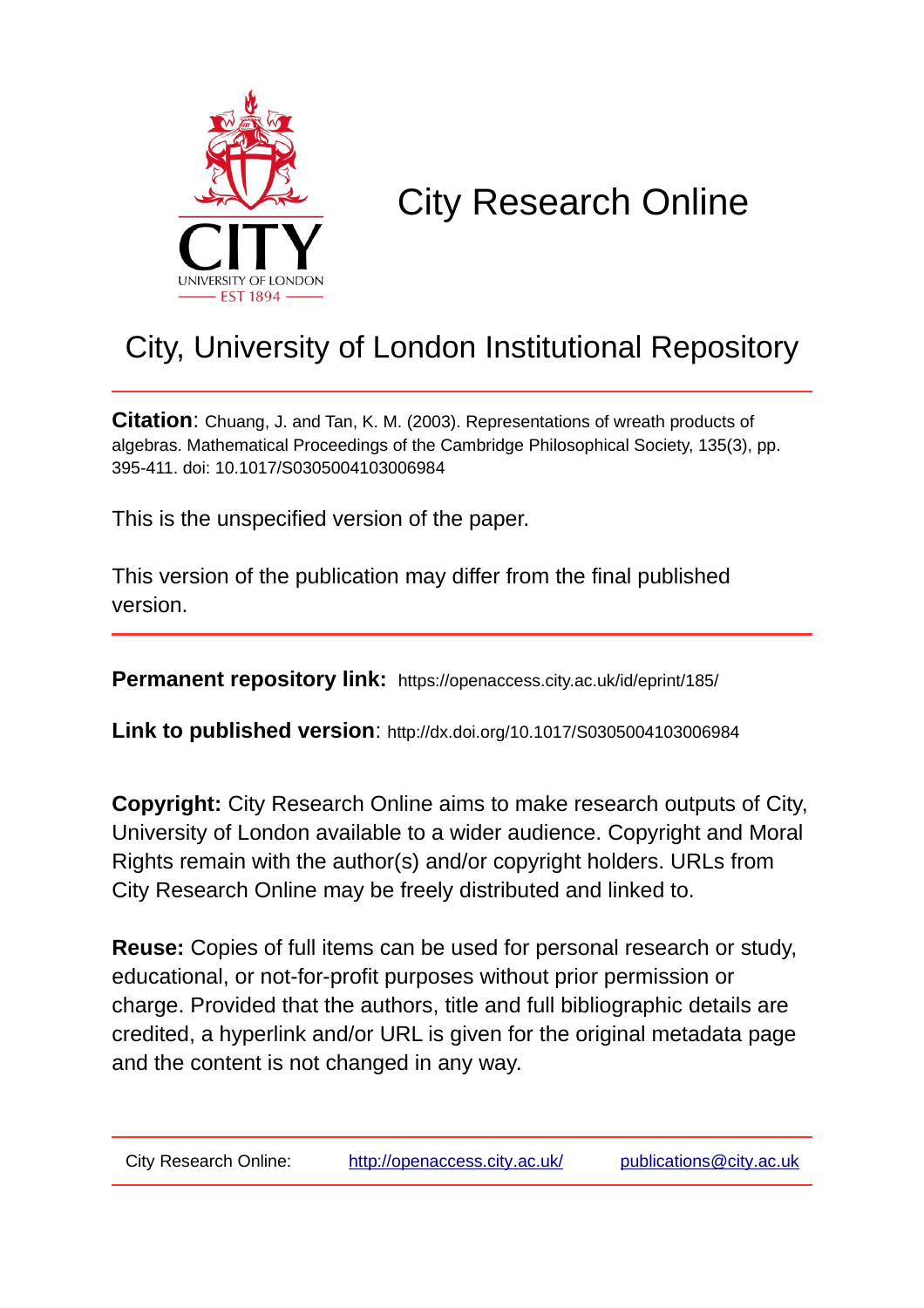### REPRESENTATIONS OF WREATH PRODUCTS OF ALGEBRAS

JOSEPH CHUANG AND KAI MENG TAN

ABSTRACT. Filtrations of modules over wreath products of algebras are studied and corresponding multiplicity formulas are given in terms of Littlewood-Richardson coefficients. An example relevant to Jantzen filtrations in Schur algebras is presented.

#### 1. INTRODUCTION

Let  $A$  be a finite-dimensional algebra over a field  $k$  and  $w$  be a positive integer such that  $w!$  is nonzero in k. It is well-known that the simple modules of the wreath product  $A \wr \mathfrak{S}_w$  (which we denote by  $A(w)$ ) can be constructed in a systematic way from the simple modules of A and are naturally labelled by tuples of partitions. This construction still makes sense if one starts with a set of not necessarily simple A-modules.

The aim of this paper is to study how filtrations of A-modules induce filtrations of the  $A(w)$ -modules constructed from them in this way. We give explicit formulas, in terms of Littlewood-Richardson coefficients, for multiplicities of factors in filtrations. This allows, for example, a nice description of the Ext-quiver of  $A(w)$  in terms of the Ext-quiver of A, as well as (in the appropriate context) the calculation of decomposition numbers of  $A(w)$ from decomposition numbers of A.

Most of our work is no harder if we replace  $k$  by a discrete valuation ring. We need this level of generality for an application in [1]: the determination of Jantzen filtrations of Weyl modules in certain well-behaved blocks of Schur algebras.

Date: May 2002.

<sup>1991</sup> Mathematics Subject Classification. 16G10.

Supported by Academic Research Fund R-146-000-023-112 of National University of Singapore.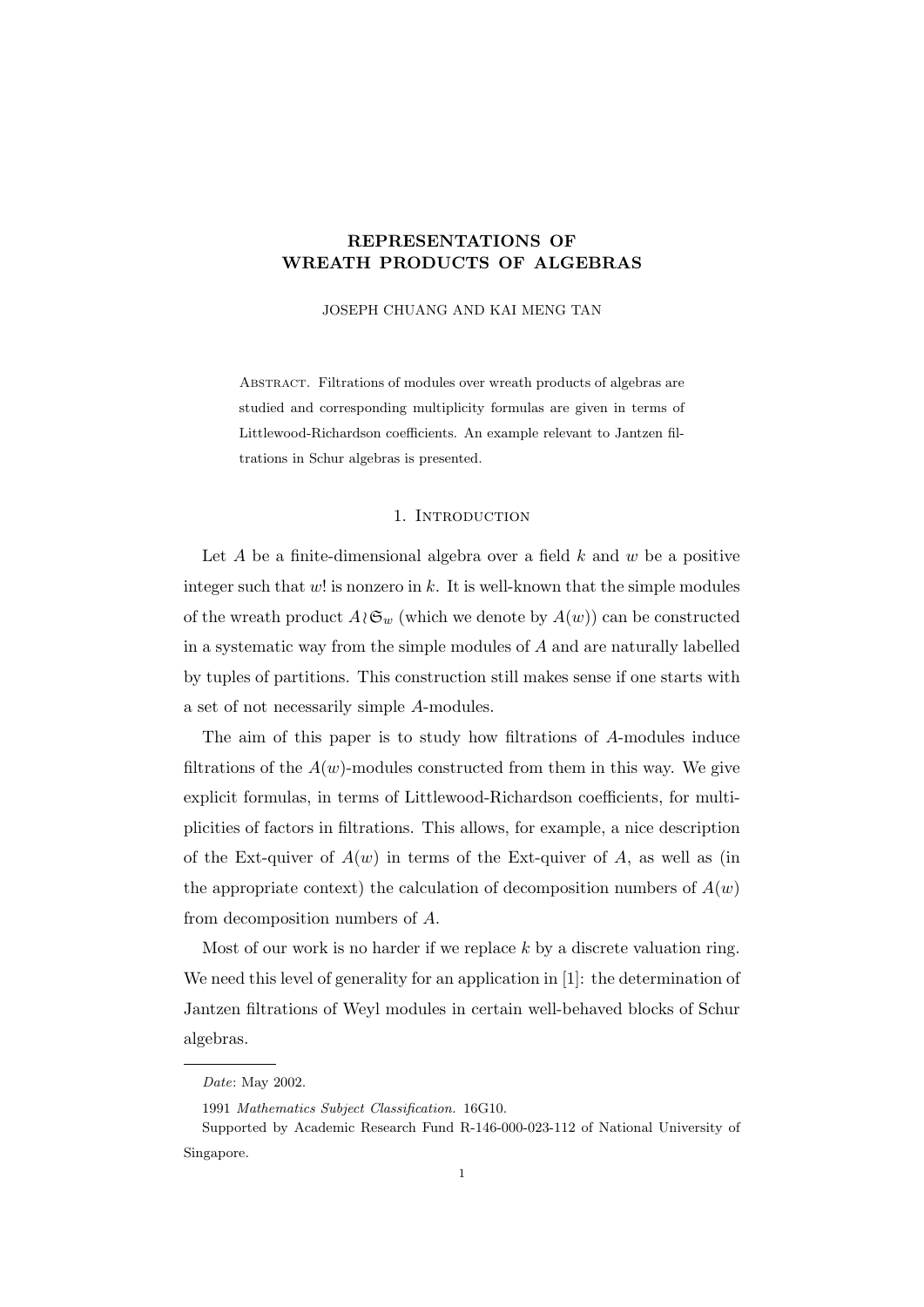After intorducting some notation in section 2 we introduce the wreath product and the basic construction of modules in section 3. Then the main results on filtrations are obtained in section 4. The next two sections concern the eAe construction and quasihereditary algebras. We end with an important example.

#### 2. Preliminaries

Let w be a positive integer. A composition  $w = (w_1, w_2, \dots)$  of w, denoted as  $w \vDash w$ , is a sequence of nonnegative integers which sums to w. If  $w_i = 0$  for all  $i > r$ , we usually write  $\mathsf{w} = (w_1, w_2, \ldots, w_r)$ . A partition  $\lambda = (\lambda_1, \lambda_2, \ldots)$ of w, denoted as  $\lambda \vdash w$ , is a composition of w which is non-increasing. Given a partition  $\lambda$ , not necessarily of w, we write  $|\lambda|$  for the sum  $\sum_j \lambda_j$ .

Let  $\Lambda$  be the set of all partitions, and for any set I let  $\Lambda^I$  be the set of Ituples  $\boldsymbol{\lambda} = (\lambda^i)_{i \in I}$  of partitions and  $\Lambda_w^I$  the set of  $\boldsymbol{\lambda}$  such that  $\sum_{i \in I} |\lambda^i| = w$ . If  $\geq$  is a partial order on I, then we define a partial order  $\succeq$  on  $\Lambda_w^I$  by  $\lambda \succeq \mu$ if and only if  $\lambda = \mu$  or

$$
\sum_{\substack{\gamma \in I \\ \gamma \geq i}} |\lambda^\gamma| \geq \sum_{\substack{\gamma \in I \\ \gamma \geq i}} |\mu^\gamma|
$$

holds for all  $i \in I$  and holds with a strict inequality for some  $i' \in I$ .

Given  $\lambda \in \Lambda$  and  $\lambda^1, \ldots, \lambda^s \in \Lambda$  let  $c(\lambda; \lambda^1, \ldots, \lambda^s)$  be the associated Littlewood-Richardson coefficient if  $|\lambda| = \sum_{i=1}^{s} |\lambda^{i}|$  and 0 otherwise (see, e.g., [8, I.9]).

Let  $\mathfrak{S}(U)$  be the symmetric group on a finite set U. We write  $\mathfrak{S}_w$  for  $\mathfrak{S}(\{1,\ldots,w\})$ . If  $w=(w_1,\ldots,w_r)\models w$ , then there is a Young subgroup

$$
\mathfrak{S}_{w} = \mathfrak{S}(\{1, \ldots, w_{1}\}) \times \mathfrak{S}(\{w_{1} + 1, \ldots, w_{1} + w_{2}\}) \times \cdots
$$

$$
\times \mathfrak{S}(\{\sum_{i=1}^{r-1} w_{i} + 1, \ldots, \sum_{i=1}^{r} w_{i}\}),
$$

which we identify in the obvious way with a subgroup of  $\mathfrak{S}_w$ .

For any partition  $\lambda$  of w and any commutative ring R let  $S_R^{\lambda}$  be the associated Specht module of the group algebra  $R\mathfrak{S}_w$  (see [5, 8.4]). If  $R_1 \rightarrow$  $R_2$  is a ring homomorphism, then  $R_2 \otimes_{R_1} S_{R_1}^{\lambda} \cong S_{R_2}^{\lambda}$ .

We make use of the following notations and conventions in this paper: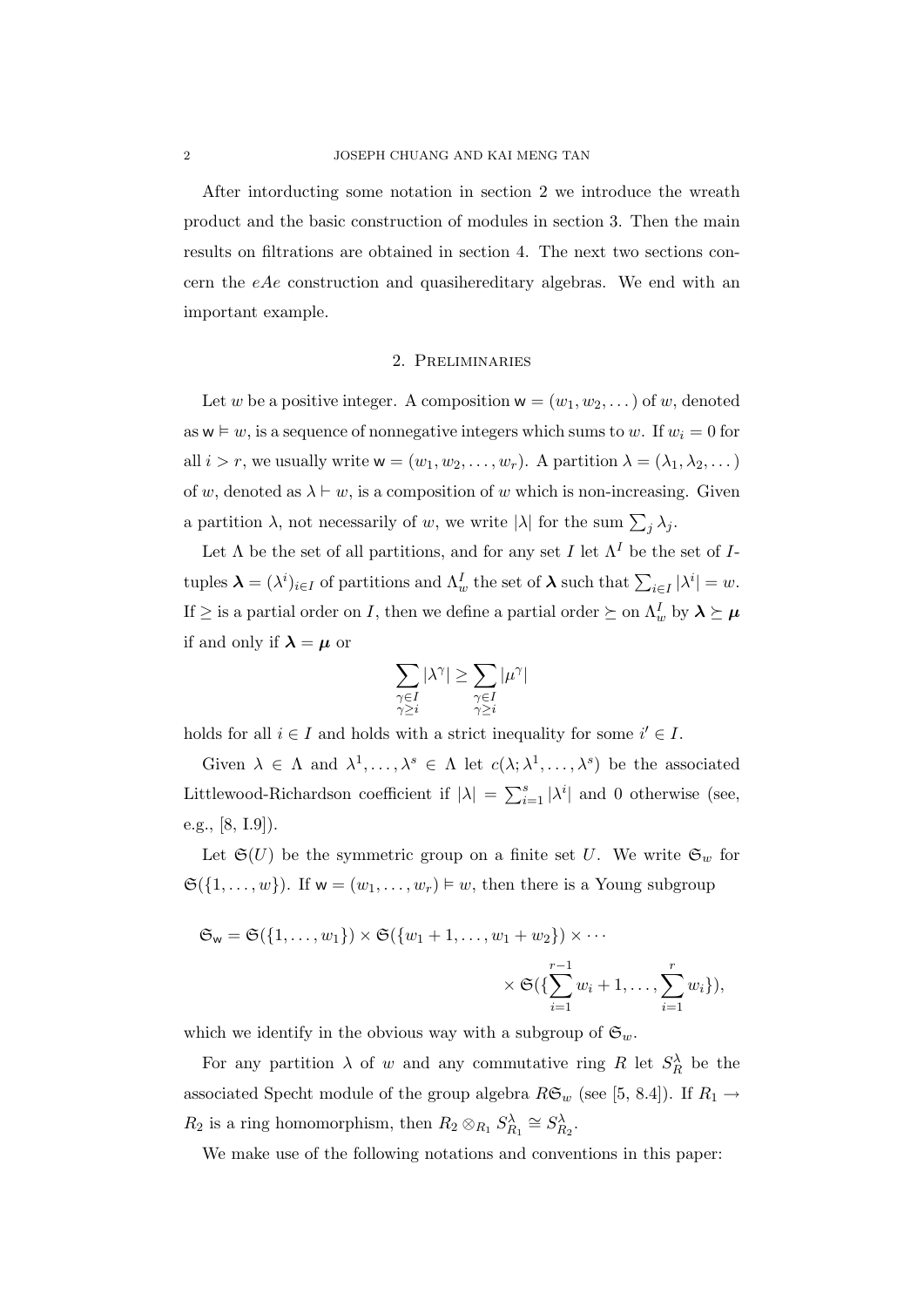- (1) R denotes either a discrete valuation ring or a field.
- (2) w is a fixed positive integer such that w! is invertible in R.
- (3) A denotes a unitary R-algebra, finitely generated over R.
- (4) By an A-module, we mean a finitely generated left A-module.

We shall also write  $\otimes$  in place of  $\otimes_R$  and  $S^{\lambda}$  in place of  $S_R^{\lambda}$ .

If M is a left A-module then  $M^{\vee} = \text{Hom}_R(M, R)$  is a right A-module with action given by  $(\phi a)(m) = \phi(am)$   $(\phi \in M^{\vee}, a \in A, m \in M)$ . We shall denote by  $nM$  the direct sum of n copies of an A-module M. If M is an A-module and  $\Gamma$  a set of A-modules, we say that M is filtered by  $\Gamma$  if there is a filtration

$$
M = M_0 \supseteq M_1 \supseteq \cdots \supseteq M_{m+1} = 0
$$

and a bijection between  $\Gamma$  and the  $(m + 1)$ -element set  $\{M_i/M_{i+1} \mid 0 \leq i \leq n\}$  $m$  of subquotients such that corresponding modules are isomorphic.

If X is an  $R\mathfrak{S}_w$ -module and  $w \vDash w$ , then by restriction of scalars we obtain an  $R\mathfrak{S}_w$ -module, denoted as  $\mathrm{Res}^w_W X$  or just  $\mathrm{Res}_w X$ . Similarly, if Y is an RG<sub>w</sub>-module, then the induced module  $R\mathfrak{S}_w \otimes_{R\mathfrak{S}_w} Y$  is denoted as  $\text{Ind}_{\mathsf{w}}^w Y$  or just  $\text{Ind}^w Y$ .

**Lemma 2.1.** Let  $w = (w_1, \ldots, w_r) \models w$ .

(1) For  $i = 1, \ldots, r$ , let  $\lambda^i \vdash w_i$ . Then

$$
\operatorname{Ind}_{\mathsf{w}}^w(S^{\lambda^1} \otimes \cdots \otimes S^{\lambda^r}) \cong \bigoplus_{\lambda \vdash w} c(\lambda; \lambda^1, \ldots, \lambda^r) S^{\lambda}.
$$

(2) Let  $\lambda \vdash w$ . Then

$$
\operatorname{Res}_{\mathsf{w}}^w S^{\lambda} \cong \bigoplus_{\lambda^1 \vdash w_1, \ldots, \lambda^r \vdash w_r} c(\lambda; \lambda^1, \ldots, \lambda^r) (S^{\lambda^1} \otimes \cdots \otimes S^{\lambda^r}).
$$

*Proof.* If R is a field, this is well known. If R is a discrete valuation ring, we note that because  $w!$  in nonzero in the quotient field  $K$  of  $R$  and in the residue field k of R the group algebras  $K\mathfrak{S}_v$  and  $k\mathfrak{S}_v$  are split-semisimple for any  $v \leq w$ . Thus every  $k\mathfrak{S}_v$ -module lifts uniquely to an  $R\mathfrak{S}_v$ -module free over R; in particular  $S_k^{\lambda}$  lifts uniquely to  $S^{\lambda}$  if  $\lambda \vdash w$  and  $S_k^{\lambda^i}$  $\lambda_k^{\lambda}$  lifts uniquely to  $S^{\lambda^i}$  if  $\lambda^i \vdash w_i$   $(i = 1, 2, \ldots, r)$ , and thus the result follows.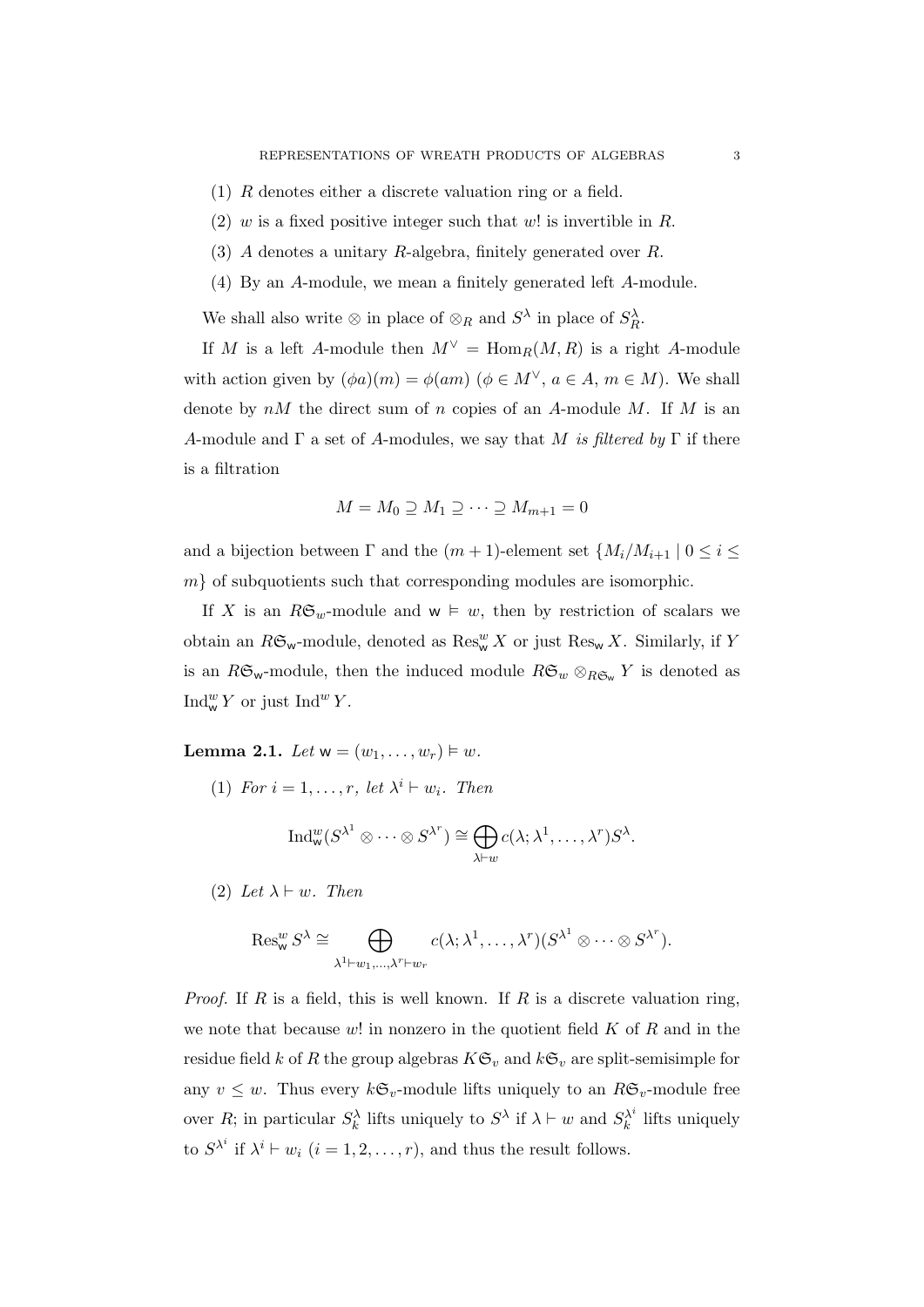#### 3. WREATH PRODUCTS

Let A be an R-algebra. The symmetric group  $\mathfrak{S}_w$  acts as algebra automorphisms on  $T^{w}(A)$ , the w-th fold tensor power of A, by place permutations:

$$
\sigma(a_1\otimes\cdots\otimes a_w)=a_{\sigma^{-1}(1)}\otimes\cdots\otimes a_{\sigma^{-1}(w)}.
$$

We define an R-algebra

$$
A(w) := T^w(A) \otimes R\mathfrak{S}_w
$$

with the twisted multiplication

$$
(\alpha \otimes \sigma)(\beta \otimes \tau) = \alpha \sigma(\beta) \otimes \sigma \tau \qquad (\alpha, \beta \in T^w(A); \sigma, \tau \in \mathfrak{S}_w).
$$

For example, if A is the group algebra of a group  $G$ , then  $A(w)$  is isomorphic to the group algebra of the wreath product  $G \wr \mathfrak{S}_w$ .

If  $w = (w_1, \ldots, w_r) \models w$ , then  $T^w(A) \otimes R\mathfrak{S}_w$  is a subalgebra of  $A(w)$ , isomorphic to  $A(w_1) \otimes \cdots \otimes A(w_r)$  (where  $A(0) = R$  by convention). We shall denote this subalgebra by  $A(w)$ . If V is an  $A(w)$ -module then by restriction of scalars we obtain an  $A(w)$ -module which we denote by  $\operatorname{Res}_{A(w)}^{A(w)}V$  or, by an abuse of notation,  $\text{Res}_{\mathsf{w}}^w V$ . If W is an  $A(\mathsf{w})$ -module we shall denote the induced module  $A(w) \otimes_{A(w)} W$  by  $\text{Ind}_{A(w)}^{A(w)} W$  or  $\text{Ind}_{w}^{w} W$ . As a right  $A(w)$ module,  $A(w)$  is free with basis  $\{1 \otimes \sigma \mid \sigma \in \mathfrak{S}_w/\mathfrak{S}_w\}$ ; hence  $\text{Ind}_{w}^w W =$  $\bigoplus_{\sigma\in\mathfrak{S}_w/\mathfrak{S}_\mathsf{w}}(1\otimes\sigma)\otimes W.$ 

We list some well known properties of these restriction and induction functors.

**Lemma 3.1.** Let  $w = (w_1, ..., w_r) \models w$ .

(1) If V is an  $A(w)$ -module and W an  $A(w)$ -module, then

 $\text{Hom}_{A(w)}(\text{Ind}_{\mathsf{w}}^w W, V) \cong \text{Hom}_{A(\mathsf{w})}(W, \text{Res}_{\mathsf{w}}^w V).$ 

(2) For  $i = 1, \ldots, r$ , let  $V_i$  be an  $A(w_i)$ -module. For  $0 = i_0 < i_1$  $\cdots < i_{l-1} < i_l = r$ , let  $v_j = \sum_{s=i_{j-1}+1}^{i_j} w_s$  for  $j = 1, 2, \ldots, l$ . Then  $\mathbf{v} = (v_1, \dots, v_l) \vDash w$  and  $\sqrt{ }$  $\begin{pmatrix} i_j & \mathbf{1} \end{pmatrix}$ 

$$
\operatorname{Ind}_{A(\mathsf{w})}^{A(w)} \left( \bigotimes_{s=1}^r V_s \right) = \operatorname{Ind}_{A(\mathsf{v})}^{A(w)} \left( \bigotimes_{j=1}^r \operatorname{Ind}^{A(v_j)} \left( \bigotimes_{t=i_{j-1}-1}^{i_j} V_t \right) \right).
$$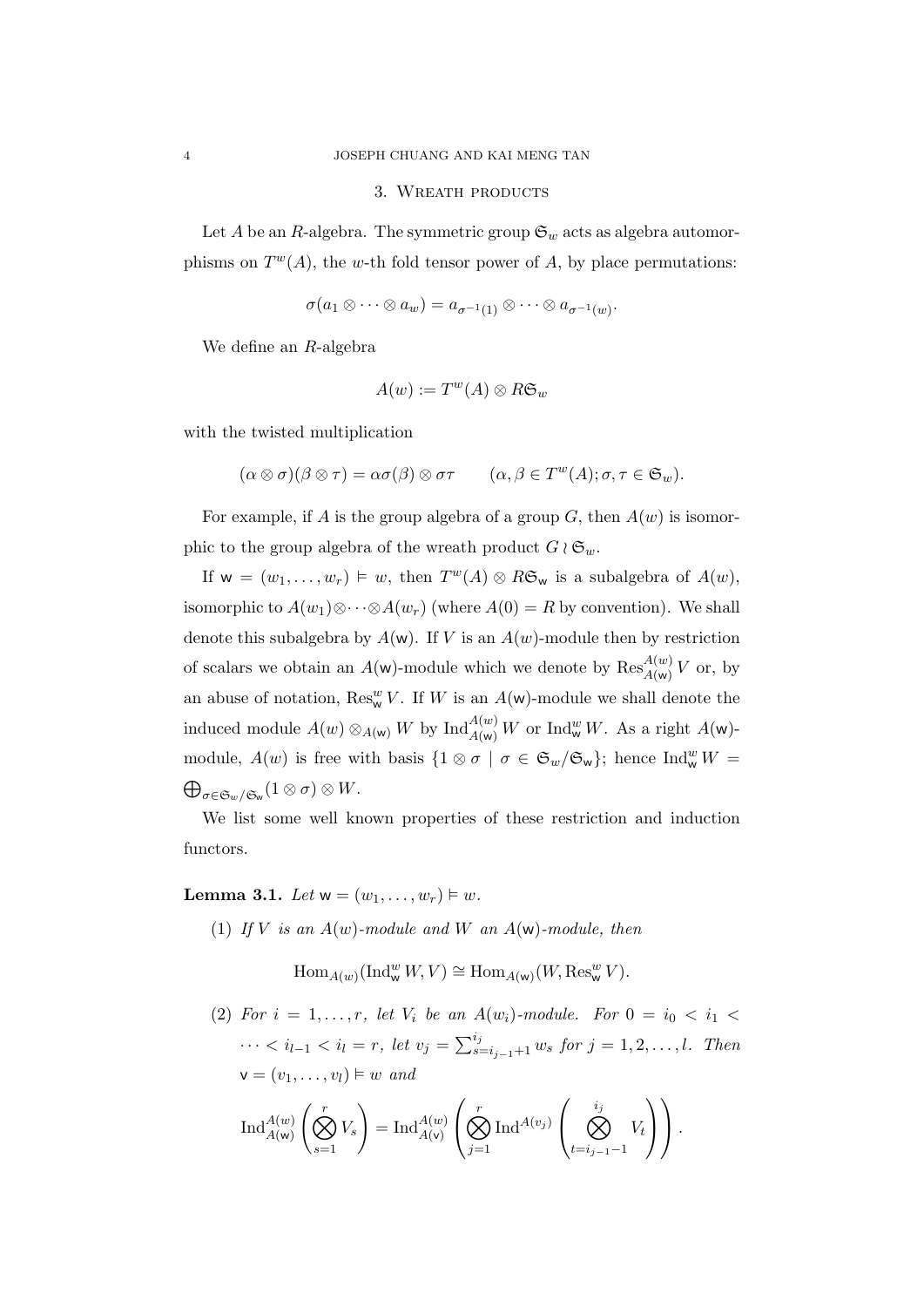(3) Let  $V_i$  be an  $A(w_i)$ -module for each  $i = 1, \ldots, r$ , and let  $\pi \in \mathfrak{S}_r$ . Then

$$
\operatorname{Ind}_{A(w_1,\ldots,w_r)}^{A(w)}(V_1\otimes\cdots\otimes V_r)\cong\operatorname{Ind}_{A(w_{\pi(1)},\ldots,w_{\pi(r)})}^{A(w)}(V_{\pi(1)}\otimes\cdots\otimes V_{\pi(r)}).
$$

If V is an  $A(w)$ -module and X is an  $R\mathfrak{S}_w$ -module then  $V \otimes X$  becomes an  $A(w)$ -module in the following way:

$$
(\alpha \otimes \sigma)(v \otimes x) = (\alpha \otimes \sigma)v \otimes \sigma x \qquad (\alpha \in T^w(A), \sigma \in \mathfrak{S}_w, v \in V, x \in X).
$$

We denote this  $A(w)$ -module by  $V \oslash X$ .

If A is the group algebra of a group G, then  $A(w)$  is isomorphic to the group algebra of the wreath product  $G \wr \mathfrak{S}_w$  and X may be viewed as an  $A(w)$ -module via the natural epimorphism  $R(G \wr \mathfrak{S}_w) \to R\mathfrak{S}_w$ . In this situation  $V \oslash X$  is just the usual inner tensor product of two modules over the group algebra.

Similarly, if  $w \models w$ , and W is an  $A(w)$ -module and Y is an  $R\mathfrak{S}_w$ -module, we get an  $A(w)$ -module  $W \oslash Y$ .

We tabulate some properties of this construction:

**Lemma 3.2.** Let  $w = (w_1, ..., w_r) \models w$ .

(1) Suppose that for  $i = 1, ..., r$  we have an  $A(w_i)$ -module  $V_i$  and an  $R\mathfrak{S}_{\mathsf{w}_i}\textrm{-module }X_i.$  Then we have an isomorphism

$$
(V_1 \oslash X_1) \otimes \cdots \otimes (V_r \oslash X_r) \cong (V_1 \otimes \cdots \otimes V_r) \oslash (X_1 \otimes \cdots \otimes X_r)
$$

of  $A(w)$ -modules.

(2) Suppose that V is an  $A(w)$ -module and X is a  $R\mathfrak{S}_w$ -module. Then

$$
\operatorname{Res}_{A(w)}^{A(w)}(V \oslash X) \cong \operatorname{Res}_{A(w)}^{A(w)} V \oslash \operatorname{Res}_{w}^{w} X
$$

(3) Suppose that V is an  $A(w)$ -module and Y is a  $R\mathfrak{S}_w$ -module. Then

$$
V \oslash (\operatorname{Ind}_{\mathsf{w}}^w Y) \cong \operatorname{Ind}_{A(\mathsf{w})}^{A(w)}((\operatorname{Res}_{A(\mathsf{w})}^{A(w)} V) \oslash Y)
$$

(4) Suppose that W is an  $A(w)$ -module and X is a  $R\mathfrak{S}_w$ -module. Then

$$
(\operatorname{Ind}_{A(\mathsf{w})}^{A(\mathsf{w})}W)\oslash X\cong \operatorname{Ind}_{A(\mathsf{w})}^{A(\mathsf{w})}(W\oslash \operatorname{Res}^{\mathsf{w}}_{\mathsf{w}}X)
$$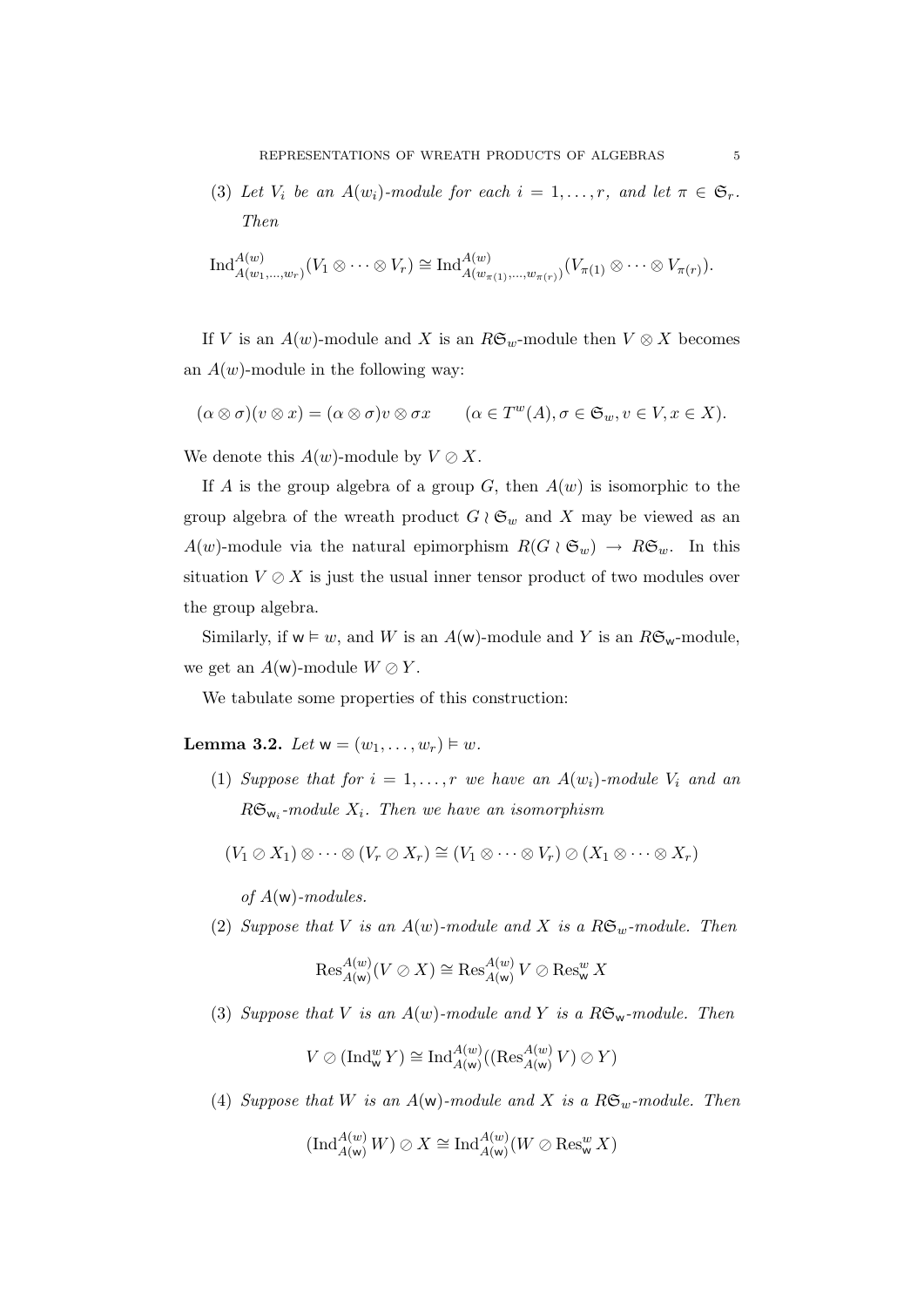Proof. The first two isomorphisms are given by the obvious identical maps, and the last two are given by

$$
v \oslash (\sigma \otimes y) \mapsto (1 \otimes \sigma) \otimes ((1 \otimes \sigma^{-1})v \oslash y)
$$

and

$$
((1 \otimes \sigma) \otimes w) \otimes x \mapsto (1 \otimes \sigma) \otimes (w \otimes \sigma^{-1}x)
$$

respectively.

If M is an A-module, then its w-th fold tensor power  $T^w(M)$  is a  $T^w(A)$ module, with tensors acting on tensors component-wise. This action extends to  $A(w)$  by letting  $\mathfrak{S}_w$  act by place permutations and we call the resulting module  $T^{(w)}(M)$ .

If  $\lambda \vdash w$ , we define an  $A(w)$ -module

$$
T^{\lambda}(M) := T^{(w)}(M) \oslash S^{\lambda}.
$$

Remark.

- (1) Since  $S^{(w)} = R$  is the trivial representation, we see that  $T^{(w)}(M) =$  $T^{(w)}(M)\oslash S^{(w)}, \text{ so that there is no ambiguity in the notation }T^{(w)}(M).$
- (2) We define  $T^{\emptyset}(M) = R$  by convention.

We have an analogue of Lemma 2.1:

**Lemma 3.3.** Let M be an A-module and let  $w = (w_1, \ldots, w_r) \models w$ .

(1) For  $i = 1, 2, ..., r$ , let  $\lambda^i \vdash w_i$ . Then

$$
\text{Ind}_{A(\mathsf{w})}^{A(\mathsf{w})}(T^{\lambda^1}(M)\otimes\cdots\otimes T^{\lambda^r}(M))\cong\bigoplus_{\lambda\vdash w}c(\lambda;\lambda^1,\ldots,\lambda^r)T^{\lambda}(M).
$$

(2) Let  $\lambda \vdash w$ . Then

$$
\operatorname{Res}_{A(\mathsf{w})}^{A(\mathsf{w})}(T^{\lambda}(M)) \cong \bigoplus_{(\lambda^{i} \vdash w_{i})_{i}} c(\lambda; \lambda^{1}, \ldots, \lambda^{r})(T^{\lambda^{1}}(M) \otimes \cdots \otimes T^{\lambda^{r}}(M)).
$$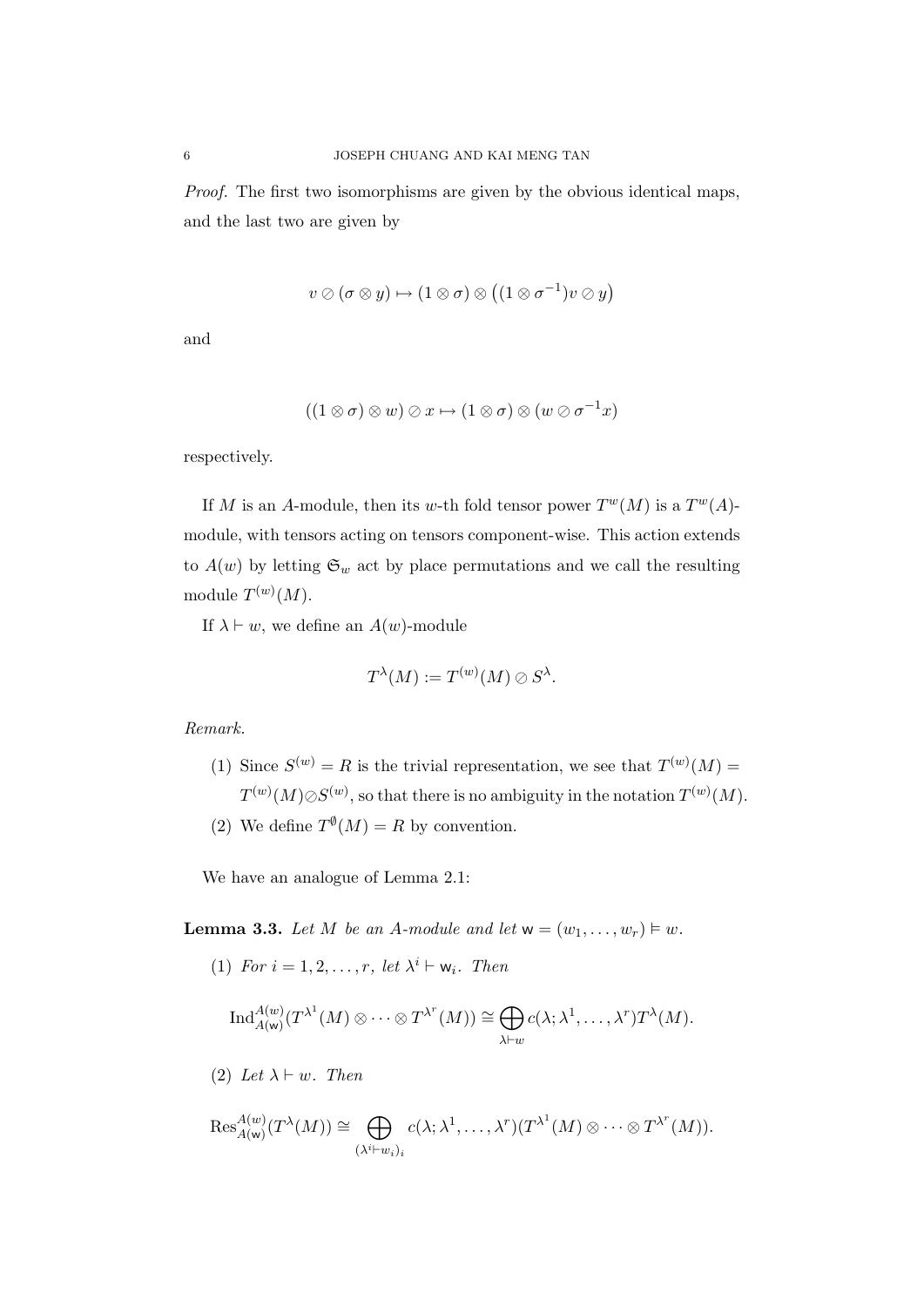*Proof.* For part  $(1)$ , we have, using Lemmas  $3.2(1,3)$  and  $2.1(1)$ ,

$$
\operatorname{Ind}_{A(\mathsf{w})}^{A(\mathsf{w})}\left(\bigotimes_{i=1}^{r} T^{\lambda_{i}}(M)\right) \cong \operatorname{Ind}_{A(\mathsf{w})}^{A(\mathsf{w})}\left(\bigotimes_{i=1}^{r} (T^{(\mathsf{w}_{i})}(M) \oslash S^{\lambda^{i}})\right)
$$
  
\n
$$
\cong \operatorname{Ind}_{A(\mathsf{w})}^{A(\mathsf{w})}\left(\bigotimes_{i=1}^{r} T^{(\mathsf{w}_{i})}(M) \oslash \bigotimes_{i=1}^{r} S^{\lambda^{i}}\right)
$$
  
\n
$$
\cong \operatorname{Ind}_{A(\mathsf{w})}^{A(\mathsf{w})}\left(\left(\operatorname{Res}_{A(\mathsf{w})}^{A(\mathsf{w})} T^{(\mathsf{w})}(M)\right) \oslash \bigotimes_{i=1}^{r} S^{\lambda^{i}}\right)
$$
  
\n
$$
\cong T^{(\mathsf{w})}(M) \oslash \operatorname{Ind}_{\mathsf{w}}^{\mathsf{w}}(S^{\lambda^{1}} \otimes \cdots \otimes S^{\lambda^{r}})
$$
  
\n
$$
\cong T^{(\mathsf{w})}(M) \oslash \left(\bigoplus_{\lambda \vdash \mathsf{w}} c(\lambda; \lambda^{1}, \ldots, \lambda^{r}) S^{\lambda}\right)
$$
  
\n
$$
\cong \bigoplus_{\lambda \vdash \mathsf{w}} c(\lambda; \lambda^{1}, \ldots, \lambda^{r}) T^{\lambda}(M).
$$

We can prove part  $(2)$  similarly, using Lemma 3.2(1,2) and Theorem 2.1(2).

We now consider radical series, in the case where  $R$  is a splitting field.

**Lemma 3.4.** Suppose that  $R = k$  is a splitting field for A.

- (1) We have  $\text{rad}(T^w(A)) = \sum_{i=0}^{w-1} T^i(A) \otimes \text{rad}(A) \otimes T^{w-i-1}(A)$ .
- (2) If A is semisimple, then so is  $A(w)$ .

*Proof.* Part  $(1)$  is a well-known fact (see, e.g., [3, proof of  $(10.38)$ ]). For part (2), we show that every  $A(w)$ -module is completely reducible. Let M be an  $A(w)$ -module and let N be an  $A(w)$ -submodule of M. Since A is semisimple, so is  $T^w(A)$ . Thus N has a  $T^w(A)$ -complement in M; let  $\pi : M \to N$  be the projection along this complement and define  $\pi' : M \to N$ ,  $\pi'(m) =$ 1  $\frac{1}{w!}\sum_{\sigma\in\mathfrak{S}_w} \sigma\pi\sigma^{-1}(m)$ . Then  $\pi'$  is a  $A(w)$ -homomorphism, and  $\pi'|_N = id_N$ , so that  $M = N \oplus \ker \pi'$  as  $A(w)$ -modules.

**Lemma 3.5.** Suppose that  $R = k$  is a splitting field for A.

- (1)  $\text{rad}^n(A(w)) = \text{rad}^n(T^w(A)) \otimes k\mathfrak{S}_w$  for all  $n \in \mathbb{N}$ .
- (2) If V is an  $A(w)$ -module, then for all  $n \in \mathbb{N}$ ,

$$
\mathrm{rad}^n(V) = \mathrm{rad}^n(\mathrm{Res}^{A(w)}_{T^w(A)}(V)).
$$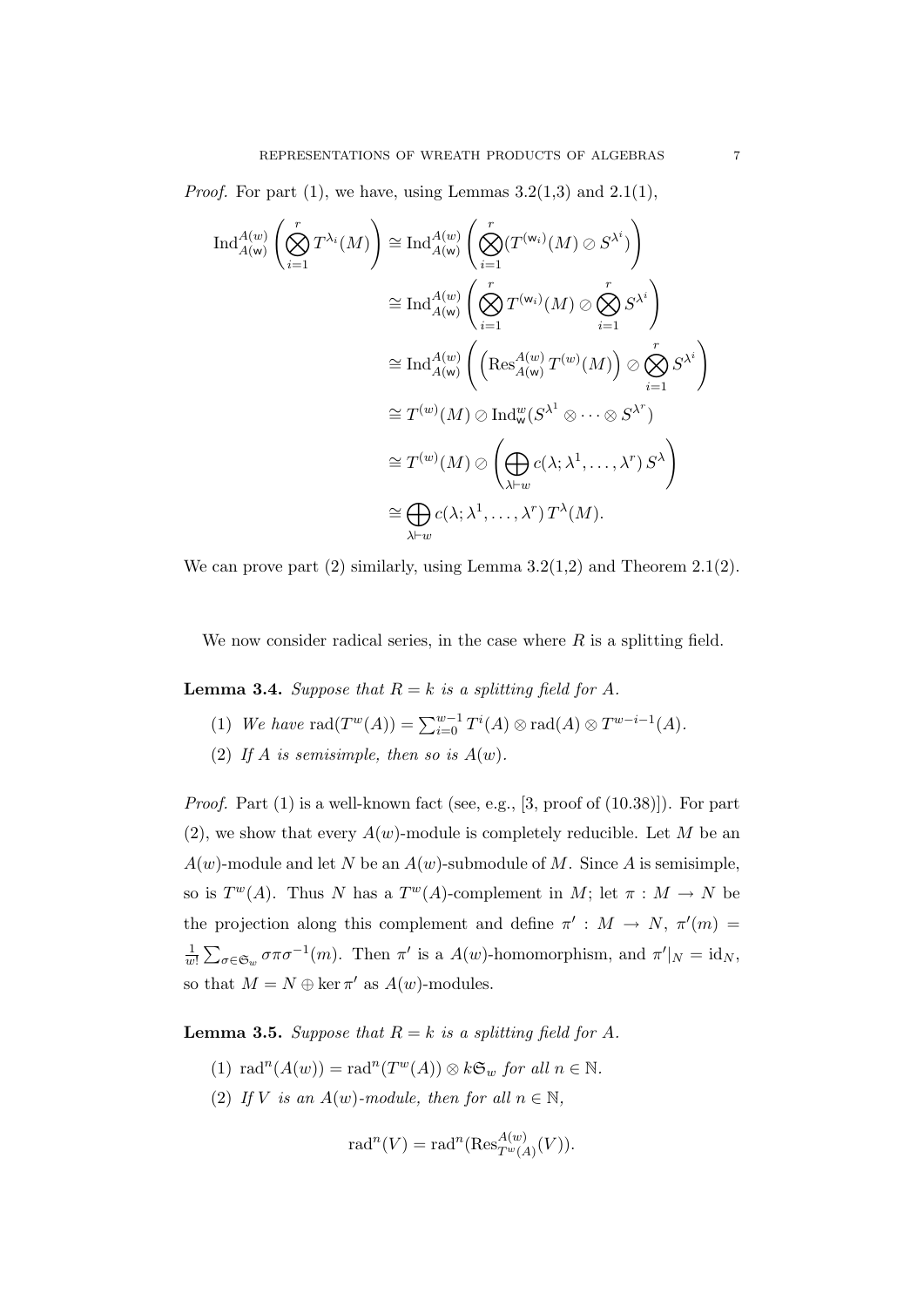(3) If V is an  $A(w)$ -module, and X is a  $k\mathfrak{S}_w$ -module, then for all  $n \in \mathbb{N}$ ,

$$
\mathrm{rad}^n(V \oslash X) = \mathrm{rad}^n(V) \oslash X.
$$

(4) If  $w \models w$  and W is an  $A(w)$ -module, then for all  $n \in \mathbb{N}$ ,

$$
rad^{n}(A(w)) = rad^{n}(T^{w}(A)) \otimes k\mathfrak{S}_{w};
$$

$$
rad^{n}(Ind_{A(w)}^{A(w)}W) = Ind_{A(w)}^{A(w)}(rad^{n}(W)).
$$

Proof.

(1) Note that, by Lemma 3.4(1), rad $(T^w(A))$  is invariant under the action of  $\mathfrak{S}_w$ , so that  $(\text{rad}(T^w(A)) \otimes k\mathfrak{S}_w)^n = \text{rad}^n(T^w(A)) \otimes k\mathfrak{S}_w$ . Thus  $\text{rad}(T^w(A)) \otimes k\mathfrak{S}_w$  is a nilpotent ideal, and the quotient of  $A(w)$ by it is isomorphic to  $(T^w(A)/\text{rad}(T^w(A)))(w)$ , which is semisimple by the previous lemma. Thus  $rad(A(w)) = rad(T^w(A)) \otimes k\mathfrak{S}_w$ . Hence

$$
rad^{n}(A(w)) = (rad(T^{w}(A)) \otimes k\mathfrak{S}_{w})^{n}
$$

$$
= rad^{n}(T^{w}(A)) \otimes k\mathfrak{S}_{w}.
$$

(2) We have

$$
rad^{n}(V) = rad^{n}(A(w))V = (rad^{n}(T^{w}(A)) \otimes k\mathfrak{S}_{w})V
$$

$$
= (rad^{n}(T^{w}(A))V = rad^{n}(Res_{T^{w}(A)}^{A(w)}(V)).
$$

(3) We have

$$
rad^{n}(V \oslash X) = rad^{n}(A(w))(V \oslash X)
$$
  
=  $(rad^{n}(T^{w}(A)) \otimes k\mathfrak{S}_{w})(V \oslash X)$   
=  $(rad^{n}(T^{w}(A)) \otimes k\mathfrak{S}_{w})V \oslash X$   
=  $rad^{n}(A(w))V \oslash X$   
=  $rad^{n}(V) \oslash X$ .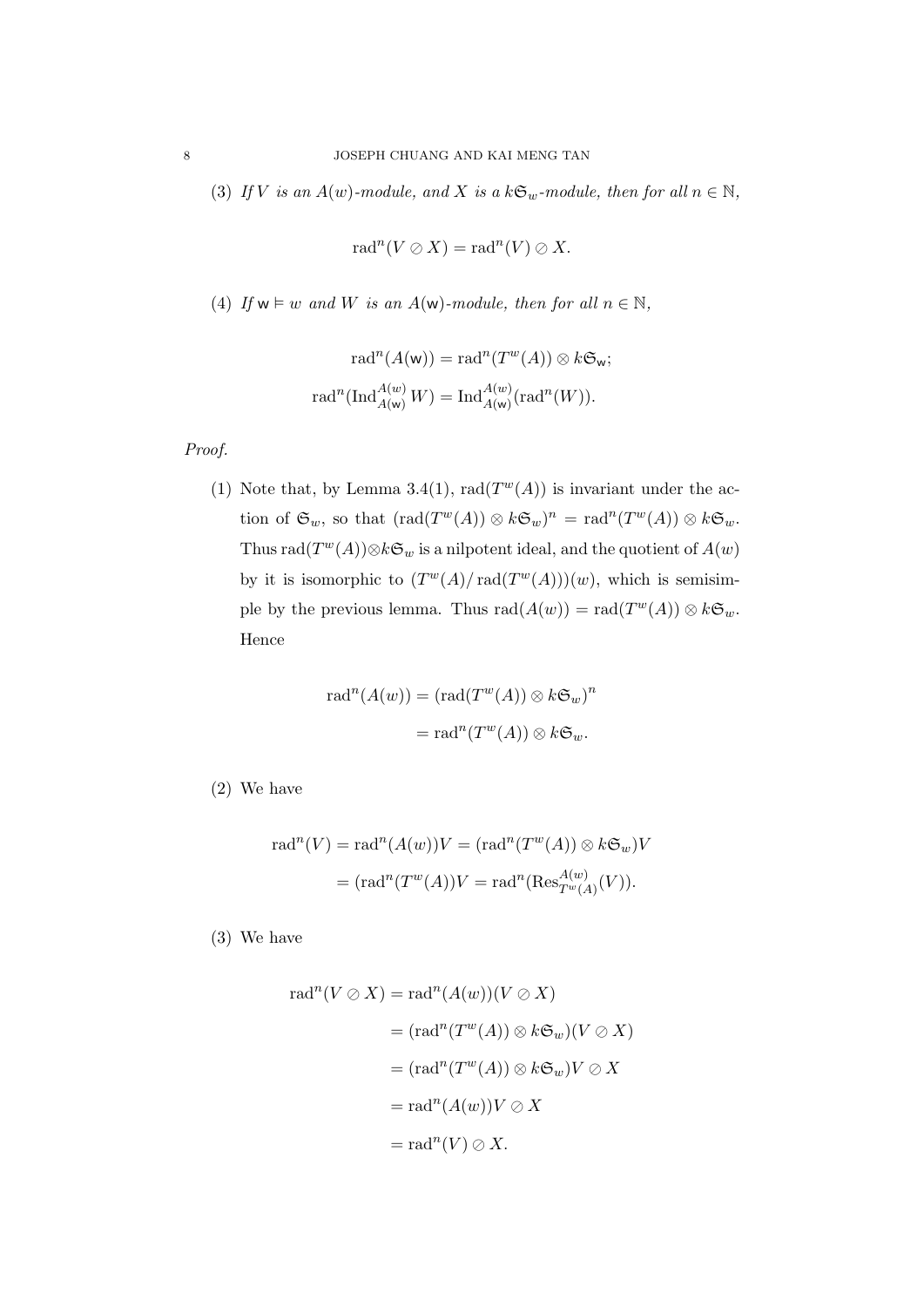(4) Note that  $A(\mathsf{w}) \cong T^w(A) \otimes \mathfrak{S}_{\mathsf{w}}$ , so we show  $\text{rad}^n(A(\mathsf{w})) = \text{rad}^n(T^w(A)) \otimes$  $k\mathfrak{S}_w$  using similar argument as part (1). Now,

$$
rad^{n}(A(w) \otimes_{A(w)} W) = (rad^{n}(T^{w}(A)) \otimes k\mathfrak{S}_{w})(A(w) \otimes_{A(w)} W)
$$

$$
= A(w) \otimes_{A(w)} rad^{n}(T^{w}(A))W
$$

$$
= A(w) \otimes_{A(w)} rad^{n}(W).
$$

We now introduce the key construction of  $A(w)$ -modules from A-modules.

**Definition 3.6.** Let  $\{M(i) | i \in I\}$  be a set of A-modules. Given any  $\boldsymbol{\lambda} = (\lambda^i)_{i \in I} \in \Lambda_w^I$ , we construct an  $A(w)$ -module  $M(\boldsymbol{\lambda})$  as follows:

$$
M(\boldsymbol{\lambda}):=\operatorname{Ind}_{\left(\left[\lambda^{i}\right]\right)_{i\in I}}^{w}\left(\bigotimes_{i\in I}T^{\lambda^{i}}\left(M(i)\right)\right).
$$

In view of Lemma 3.1(3), the order in which the tensor product is taken is not important.

The fact that the module  $M(\lambda)$  depends on the  $M(i)$ 's is not made explicit by our notation, but we believe there shouldn't be too much danger of confusion.

This is a natural and important construction. For example,

**Proposition 3.7** (Macdonald [7, p. 204]). Suppose that  $R = k$  is a splitting field for A. Let  $\{M(i) \mid i \in I\}$  be a complete set of nonisomorphic simple Amodules. Then  $A(w)$  is a split k-algebra and  $\{M(\lambda) \mid \lambda \in \Lambda_w^I\}$  is a complete set of nonisomorphic simple  $A(w)$ -modules.

The following observation that will prove useful.

**Lemma 3.8.** Let M be an A-module whose direct summands are  $\{M(i) \mid$  $i \in I$ . Then the direct summands of the  $A(w)$ -module  $\text{Ind}_{(1^w)}^w(T^w(M))$  are  $\{M(\boldsymbol{\lambda}) \mid \boldsymbol{\lambda} \in \Lambda_w^I\}.$ 

*Proof.* By Lemma 3.1(2),  $\text{Ind}_{(1^w)}^w(T^w(M))$  is isomorphic to a direct sum of modules

$$
\operatorname{Ind}_{(w_i)_{i \in I}}^w \left( \bigotimes_{i \in I} \operatorname{Ind}_{(1^{w_i})}^{w_i} T^{w_i}(M(i)) \right),
$$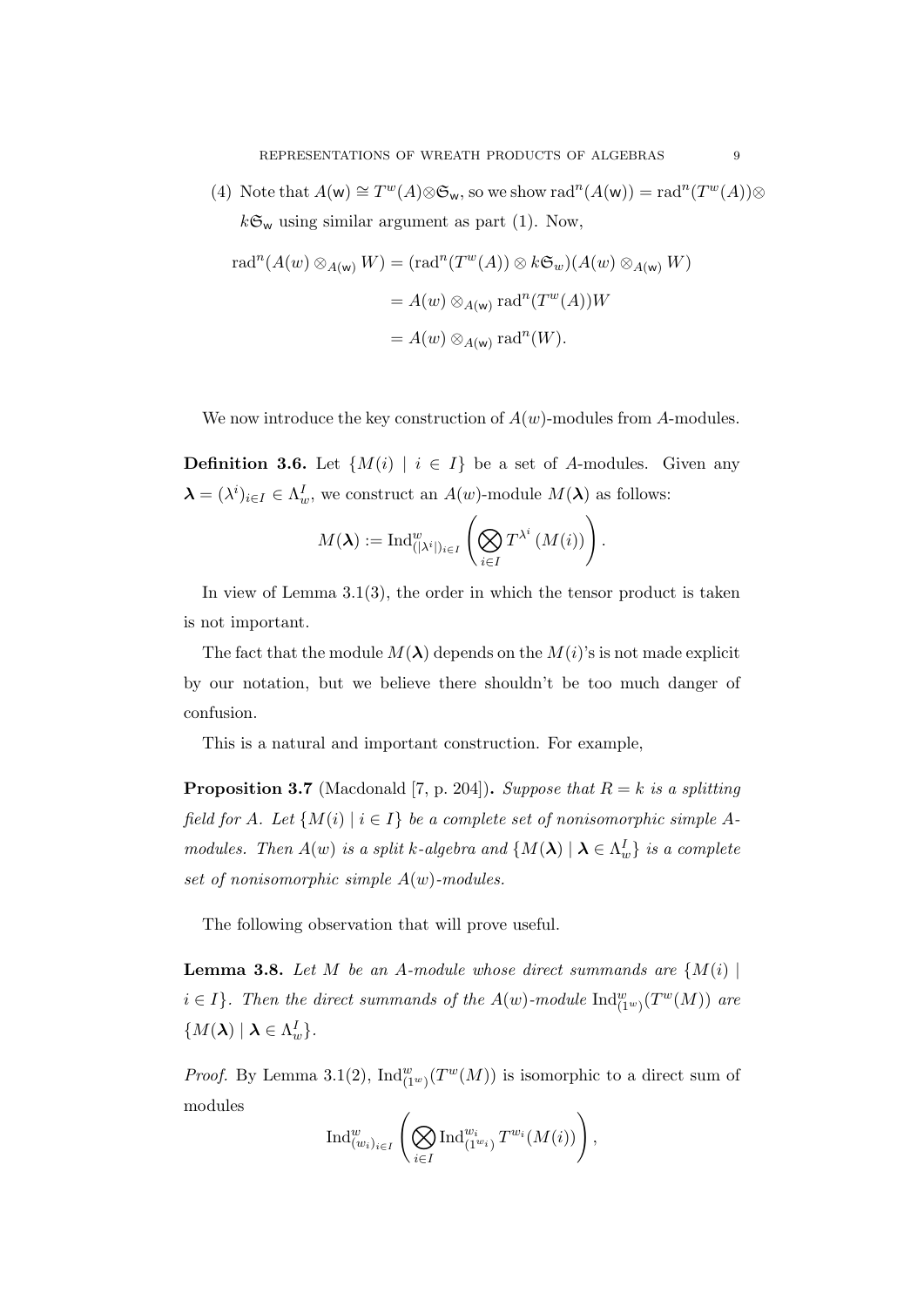where  $(w_i)_{i \in I}$  is an *I*-tuple of nonnegative integers summing to w and each such tuple actually occurs. Each term  $\text{Ind}_{(1^{w_i})}^{w_i} T^{w_i}(M(i))$  is by Lemma 3.3(1) in turn isomorphic to a direct sum of  $T^{\lambda^i}(M(i))$ 's for  $\lambda^i \vdash w_i$  where each such partition occurs. The statement follows.

**Corollary 3.9.** Suppose that  $\{M(i) | i \in I\}$  is a set of projective A-modules. Then  $M(\lambda)$  is projective for all  $\lambda \in \Lambda_w^I$ .

*Proof.* It suffices to show the Corollary for the case where  $\{M(i) | i \in I\}$  is a complete set of indecomposable projective A-modules. In this case, we apply Lemma 3.8 with  $M = A$ , and conclude that  $M(\lambda)$  is a direct summand of  $\text{Ind}_{(1^w)}^w(T^w(A)) = A(w)$ , and hence is projective.

#### Remark.

(1) All of the constructions in this section are well-behaved under base change. Let  $R_1 \rightarrow R_2$  be a ring homomorphism. For example  $R_2$ can be the fraction field or residue field of  $R_1$ , when  $R_1$  is a discrete valuation ring. Given an  $R_1$ -algebra  $A_1$  we set  $A_2 = R_2 \otimes_{R_1} A_1$ . Firstly we have an obvious isomorphism of  $R_2$ -algebras

$$
R_2 \otimes_{R_1} A_1(w) \cong A_2(w).
$$

If  $\{M_1(i) \mid i \in I\}$  is a set of  $A_1$ -modules and  $\boldsymbol{\lambda} \in \Lambda_w^I$ , then we can construct, as above, an  $A_1(w)$ -module  $M_1(\lambda)$  as well as an  $A_2(w)$ module  $M_2(\lambda)$  (from the modules  $M_2(i) = R_2 \otimes_{R_1} M_1(i)$ ). There is an isomorphism of  $A_2$ -modules

$$
R_2\otimes_{R_1} M_1(\lambda)\cong M_2(\lambda).
$$

- (2) The constructions in this section are functorial in an obvious way. In particular, given sets  $\{M(i) | i \in I\}$  and  $\{N(i) | i \in I\}$  of Amodules, along with homomorphisms  $\{\phi(i): M(i) \to N(i) \mid i \in I\}$ , we get canonically defined homomorphisms  $\phi(\lambda) : M(\lambda) \to N(\lambda)$ for all  $\lambda \in \Lambda_w^I$ .
- (3) There are obvious analogous versions of all the constructions in this section for right modules. In particular given a set of right A-modules  $\{M'(i) \mid i \in I\}$  we can construct for any  $\lambda \in \Lambda_w^I$  a right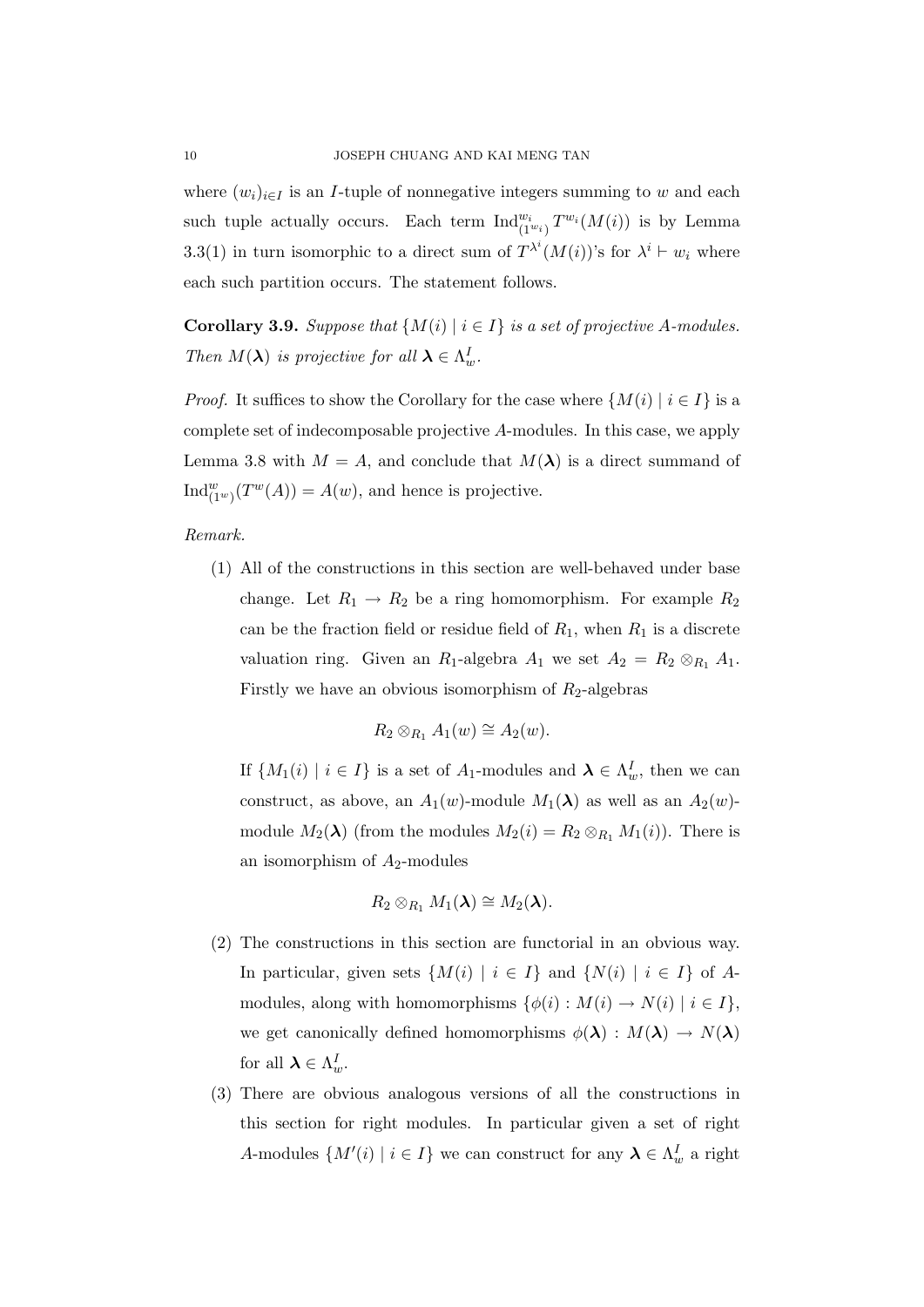$A(w)$ -modules  $M'(\lambda)$ . Moreover if  $\{M(i) | i \in I\}$  is a set of left Amodules and  $M(i)^{\vee} \cong M'(i)$ , then a straightforward albeit tedious argument shows that  $M(\lambda)^{\vee} \cong M'(\lambda)$  for all  $\lambda \in \Lambda_w^I$ .

#### 4. FILTRATIONS

In this section we investigate how filtrations of modules behave with respect to the constructions described in the previous section.

We begin with a two lemmas, which handle the most basic case.

**Lemma 4.1.** Let  $A$  and  $B$  be  $R$ -algebras. Let  $M$  be an  $A$ -module having a filtration

$$
M = M_0 \supseteq M_1 \supseteq \cdots \supseteq M_m \supseteq M_{m+1} = 0,
$$

and N be a B-module having a filtration

$$
N = N_0 \supseteq N_1 \supseteq \cdots \supseteq N_n \supseteq N_{n+1} = 0.
$$

Assume that the subquotients  $M_i/M_{i+1}$  and  $N_j/N_{j+1}$  are all R-free. Then the  $A \otimes B$ -module  $M \otimes N$  is filtered by

$$
\left\{\frac{M_i}{M_{i+1}}\otimes\frac{N_j}{N_{j+1}}\mid 0\leq i\leq m,\ 0\leq j\leq n\right\}.
$$

*Proof.* Let  $V_{i,j} = M_{i+1} \otimes N + M_i \otimes N_j$ . Then

$$
M \otimes N = V_{0,0} \supseteq V_{0,1} \supseteq \cdots \supseteq V_{0,n} \supseteq V_{1,0} \supseteq V_{1,1} \supseteq \cdots \supseteq V_{m,n} \supseteq 0
$$

is a filtration of  $M \otimes N$ , and  $\frac{V_{i,j}}{V_{i,j+1}} \cong \frac{M_i}{M_{i+1}}$  $\frac{M_i}{M_{i+1}} \otimes \frac{N_j}{N_{j+1}}$  $\frac{N_j}{N_{j+1}}$  if  $j < n$  and  $\frac{V_{i,n}}{V_{i+1,0}} \cong$  $M_i$  $\frac{M_i}{M_{i+1}} \otimes N_n$ .

**Lemma 4.2.** Let  $M$  be an  $A$ -module having a filtration

$$
M = M_0 \supseteq M_1 \supseteq M_2 \supseteq \cdots \supseteq M_m \supseteq M_{m+1} = 0
$$

such that each subquotient  $M_i/M_{i+1}$  is R-free. Then the  $A(w)$ -module  $T^{(w)}(M)$ is filtered by the set

$$
\left\{\text{Ind}_{\mathsf{w}}^w\left(\bigotimes_{s=0}^m T^{(w_s)}\left(\frac{M_s}{M_{s+1}}\right)\right) \mid \mathsf{w}=(w_0,w_1,\ldots,w_m)\vDash w\right\}.
$$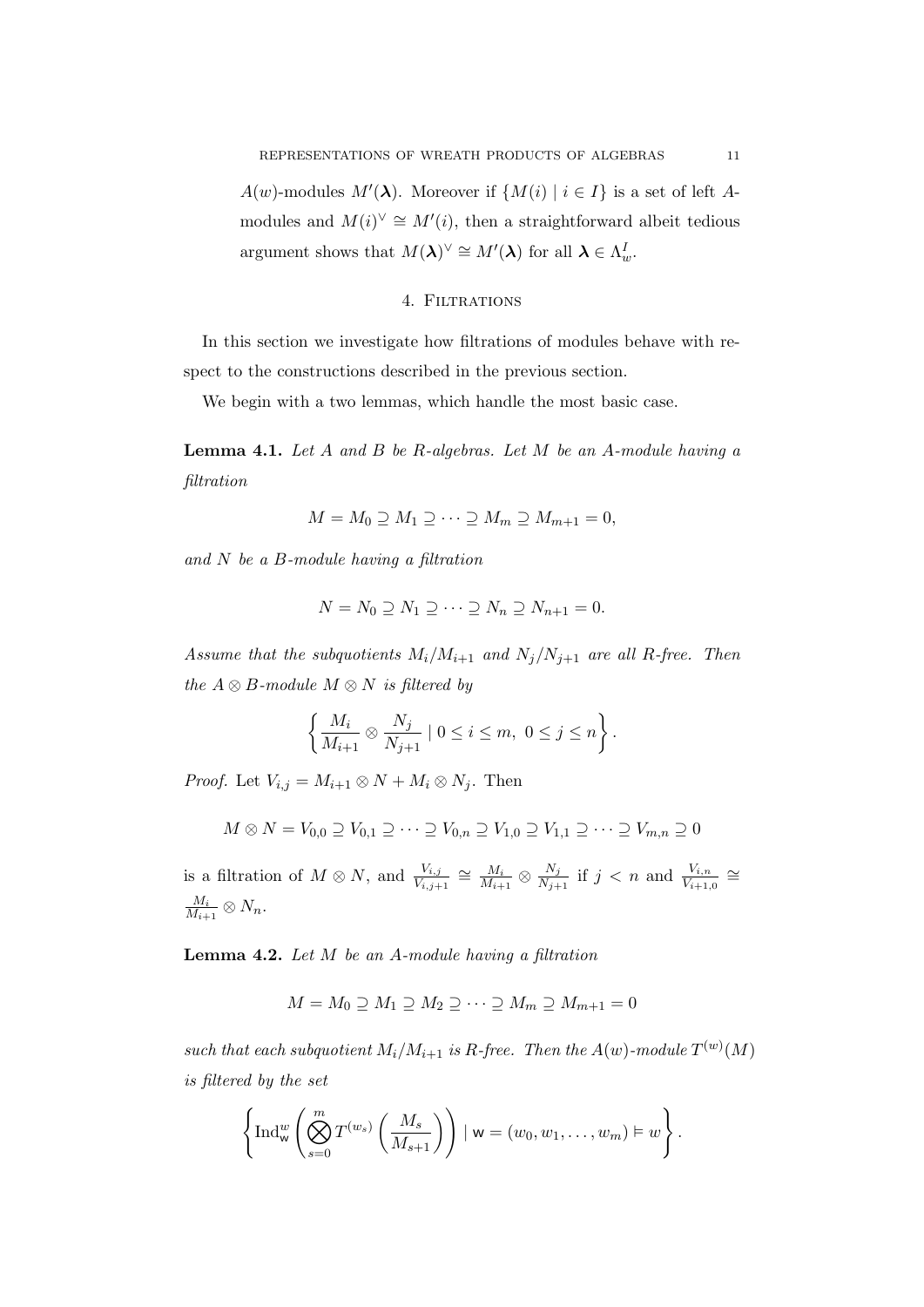*Proof.* We can choose an R-basis B for M along with a function  $q : \mathcal{B} \to$  $\{0,\ldots,m\}$  so that for  $s \in \{0,\ldots,m\}$ , the subset  $\{b \in \mathcal{B} \mid g(b) \geq s\}$  is a basis for  $M_s$ . Hence if  $b_0 \in \mathcal{B}$  and  $a \in A$ , then  $ab_0 \in \text{span}_R\{b \in \mathcal{B} \mid g(b) \geq g(b_0)\}.$ It is clear that  $\{b_1 \otimes \cdots \otimes b_w \mid b_1, \ldots, b_w \in \mathcal{B}\}$  is an R-basis of  $T^{(w)}(M)$ . Define the weight of  $b_1 \otimes \cdots \otimes b_w$  to be the composition  $w = (w_0, w_1, \ldots, w_m) \vDash w$ where  $w_s = |\{i \mid g(b_i) = s\}|$  for all s. Note that the set of basis elements with a given weight is invariant under the action of  $\mathfrak{S}_w$ . For each nonnegative integer n, let  $Z_n$  be the R-span of

$$
\left\{b_1\otimes\cdots\otimes b_w\mid b_i\in\mathcal{B},\ \sum_{i=1}^wg(b_i)\geq n\right\}.
$$

Then  $Z_n$  is an  $A(w)$ -submodule of  $T^{(w)}(M)$ , and is in fact equal to

$$
\sum_{(n_1,\ldots,n_w)\vdash n}\left(\bigotimes_{i=1}^w M_{n_i}\right).
$$

We have a filtration

$$
T^{(w)}(M)=Z_0\supseteq Z_1\supseteq\cdots,
$$

and  $Z_n/Z_{n+1}$  has a basis  $\{b_1 \otimes \cdots \otimes b_w + Z_{n+1} \mid b_i \in \mathcal{B}, \sum_{i=1}^w g(b_i) = n\}.$ For each  $w = (w_0, \ldots, w_m) \models w$  such that  $\sum_{s=0}^m sw_s = n$ , let  $V_w$  be the R-span in  $Z_n/Z_{n+1}$  of the basis elements with weight w. Then  $V_w$  is an  $A(w)$ -submodule of  $Z_n/Z_{n+1}$ , and

$$
Z_n/Z_{n+1} = \bigoplus_{\substack{\mathbf{w}=(w_0,\ldots,w_m)\vDash w\\ \sum_{s=0}^m sw_s = n}} V_{\mathbf{w}}.
$$

Thus  $T^{(w)}(M)$  is filtered by the set  $\{V_w \mid w = (w_0, \ldots, w_m) \models w\}$ . We now provide a description of  $V_w$ . Let  $\sum_{s=0}^{m} sw_s = n$ , and consider the Rsubmodule  $V_0$  of  $Z_n/Z_{n+1}$  spanned by elements of the form  $b_1 \otimes \cdots \otimes b_w + Z_{n+1}$ with  $g(b_1) = \cdots = g(b_{w_0}) = 0$ ,  $g(b_{w_0+1}) = \cdots = g(b_{w_0+w_1}) = 1$ , etc. Note that  $V_0$  is an  $A(w)$ -submodule of  $Z_n/Z_{n+1}$  isomorphic to

$$
\bigotimes_{s=0}^m T^{(w_s)}\left(\frac{M_s}{M_{s+1}}\right).
$$

As an R-module,  $V_w = \bigoplus_{\sigma \in \mathfrak{S}_w/\mathfrak{S}_w} (1 \otimes \sigma) V_0$ . As such,  $V_w = \text{Ind}_{A(w)}^{A(w)} V_0 \cong$  $\operatorname{Ind}_{A({\sf w})}^{A({w})} \left( \bigotimes_{s=0}^m T^{(w_s)} \left( \tfrac{M_s}{M_{s+1}} \right) \right).$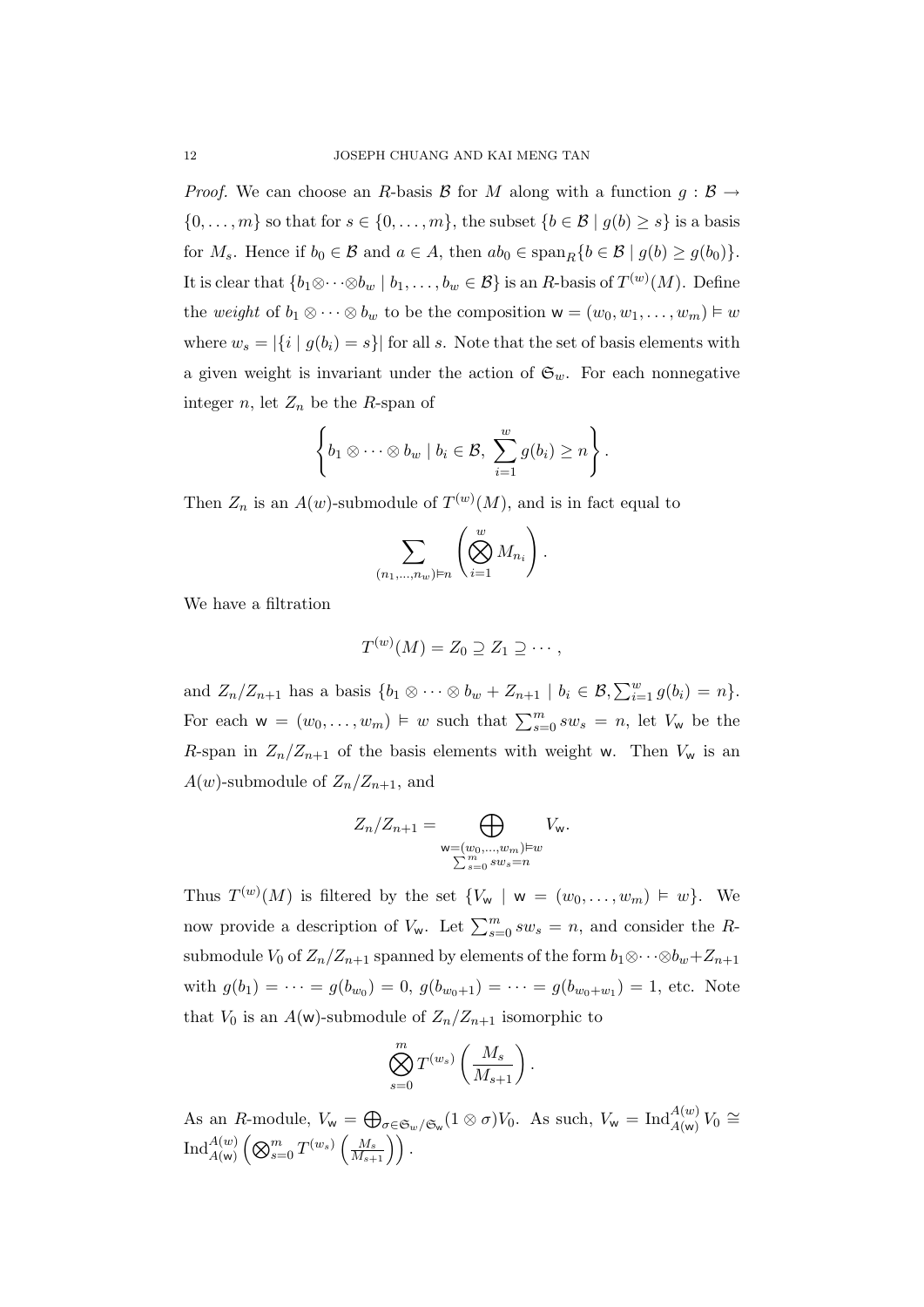When  $R$  is a field and the filtration of  $M$  is an refinement of the radical filtration, we are able to obtain a formula for the radical layers of  $T^{(w)}(M)$ .

**Lemma 4.3.** Suppose that  $R = k$  is a field, and let M be an A-module having a filtration as in Lemma 4.2.

(1) Suppose  $M_s = \text{rad}^s(M)$ . Then

$$
\frac{\mathrm{rad}^n(T^{(w)}(M))}{\mathrm{rad}^{n+1}(T^{(w)}(M))} \cong \bigoplus_{\mathsf{w}} \mathrm{Ind}_{\mathsf{w}}^w\left(\bigotimes_{s=0}^m T^{(w_s)}\left(\frac{\mathrm{rad}^s(M)}{\mathrm{rad}^{s+1}(M)}\right)\right),
$$

where  $w = (w_0, w_1, \ldots, w_m)$  runs over all compositions of w such that  $\sum_{s=0}^{m} sw_s = n$ .

(2) Suppose that the given filtration of M is a refinement of the radical filtration, so that for  $s = 0, 1, ..., m$ , we have rad<sup>l<sub>s</sub></sup> $(M) \supseteq M_s \supsetneq$ rad<sup>l<sub>s</sub>+1</sup>(*M*) for a unique  $l_s$ . Then

$$
\frac{\mathrm{rad}^n(T^{(w)}(M))}{\mathrm{rad}^{n+1}(T^{(w)}(M))} \cong \bigoplus_{\mathsf{w}} \mathrm{Ind}_{\mathsf{w}}^w\left(\bigotimes_{s=0}^m T^{(w_s)}\left(\frac{M_s}{M_{s+1}}\right)\right),
$$

where  $w = (w_0, w_1, \ldots, w_m)$  runs over all compositions of w such that  $\sum_{s=0}^{m} w_s l_s = n$ .

Proof. For part (1), keeping the notations used in the proof of Lemma 4.2, it suffices to show that  $Z_n = \text{rad}^n(T^{(w)}(M))$ . Using Lemma 3.4(1), we see that

$$
\mathrm{rad}^n(T^w(A)) = \sum_{(n_1,\ldots,n_w)\models n} \left(\bigotimes_{i=1}^w \mathrm{rad}^{n_i}(A)\right).
$$

Now

$$
Z_n = \sum_{(n_1,\ldots,n_w)\models n} \left( \bigotimes_{i=1}^w \text{rad}^{n_i}(M) \right)
$$
  
= 
$$
\sum_{(n_1,\ldots,n_w)\models n} \left( \bigotimes_{i=1}^w \text{rad}^{n_i}(A) \right) (T^w(M))
$$
  
= 
$$
\text{rad}^n(T^w(A))(T^w(M)) = \text{rad}^n(T^{(w)}(M)),
$$

the last equality by Lemma 3.5(2).

For part (2), let  $M_r = \text{rad}^s(M)$  and  $M_t = \text{rad}^{s+1}(M)$ , and thus  $l_i = s$  for all  $r \leq i < t$ . Using Lemma 4.2, we know that  $T^{(v_s)}(M_r/M_t)$  is filtered by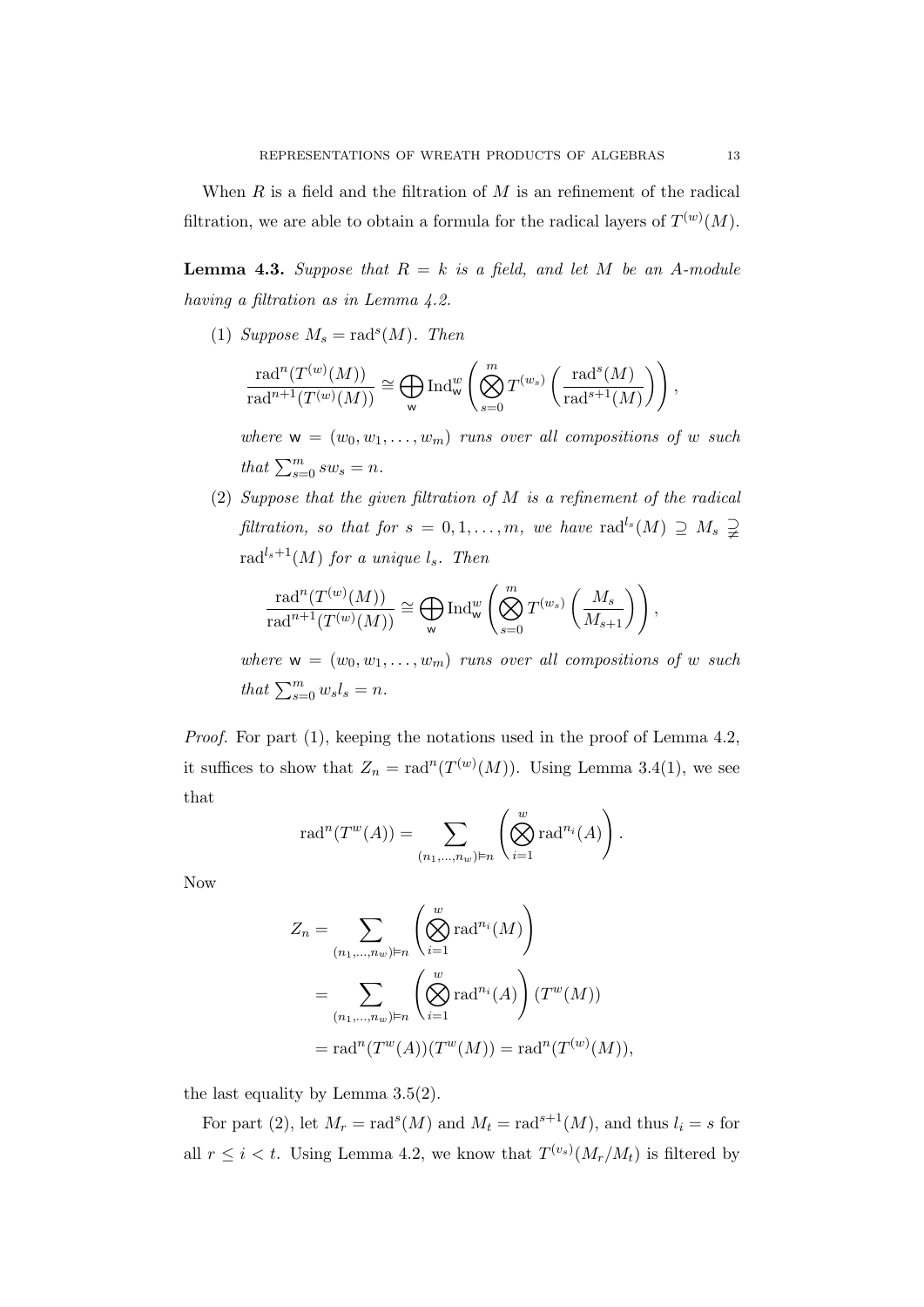the set

$$
\left\{\operatorname{Ind}^{v_s}\left(\bigotimes_{i=r}^{t-1}T^{(w_i)}\left(\frac{M_i}{M_{i+1}}\right)\right) \mid (w_r, w_{r+1}, \ldots, w_{t-1}) \models v_s\right\}.
$$

The statement thus follows from part (1) and Lemma 3.1(2).

We now introduce the main result on filtrations. Let  $\{M(i) | i \in I\}$ and  $\{N(j) \mid j \in J\}$  be sets of R-free A-modules and suppose that each  $M(i)$  has a filtration whose subquotients are isomorphic to  $N(j)$ 's. We will construct filtrations of the  $A(w)$ -modules  $M(\lambda)$   $(\lambda \in \Lambda_w^I)$  in which the subquotients are isomorphic to  $N(\mu)$ 's  $(\mu \in \Lambda_w^J)$  (see Definition 3.6). We shall keep track of multiplicities and give additional information on the radical filtrations of the  $M(\lambda)$ 's when the original filtrations are refinements of radical filtrations. We shall assume for the sake of simplicity that the  $N(j)$ 's are pairwise nonisomorphic.

We write down the given filtrations

(\*) 
$$
M(i) = M(i, 0) \supseteq M(i, 1) \supseteq \cdots \supseteq M(i, m_i + 1) = 0,
$$

set  $K = \{(i, s) \in I \times \mathbb{Z} \mid 0 \leq s \leq m_i\}$ , and let

$$
F(i,s) = \frac{M(i,s)}{M(i,s+1)}
$$

for each  $(i, s) \in K$ . By assumption each  $F(i, s)$  is R-free and isomorphic to a unique  $N(j)$ . Let  $K_j = \{(i, s) \in K \mid F(i, s) \cong N(j)\}.$ 

Proposition 4.4. Let  $\boldsymbol{\lambda} \in \Lambda_w^I$ .

(1) The  $A(w)$ -module  $M(\lambda)$  has a filtration with subquotients isomorphic to  $N(\boldsymbol{\mu})$ 's  $(\boldsymbol{\mu} \in \Lambda_w^J)$  in which  $N(\boldsymbol{\mu})$  appears

$$
(**) \qquad \sum_{\rho} \left( \prod_{i \in I} c(\lambda^i; \rho^{i0}, \dots, \rho^{im_i}) \cdot \prod_{j \in J} c(\mu^j; (\rho^{is} \mid (i, s) \in K_j)) \right)
$$

times, with the sum taken over all  $\rho = (\rho^{is}) \in \Lambda_w^K$ .

(2) Suppose that  $R = k$  is a splitting field for A and the filtrations in  $(*)$ are composition series refining the radical filtrations (thus the  $N(j)$ 's are simple). For  $(i, s) \in K$ , we define  $l_{is}$  by

$$
\mathrm{rad}^{l_{is}}(M(i))\supseteq M(i,s)\supsetneq \mathrm{rad}^{l_{is}+1}(M(i)).
$$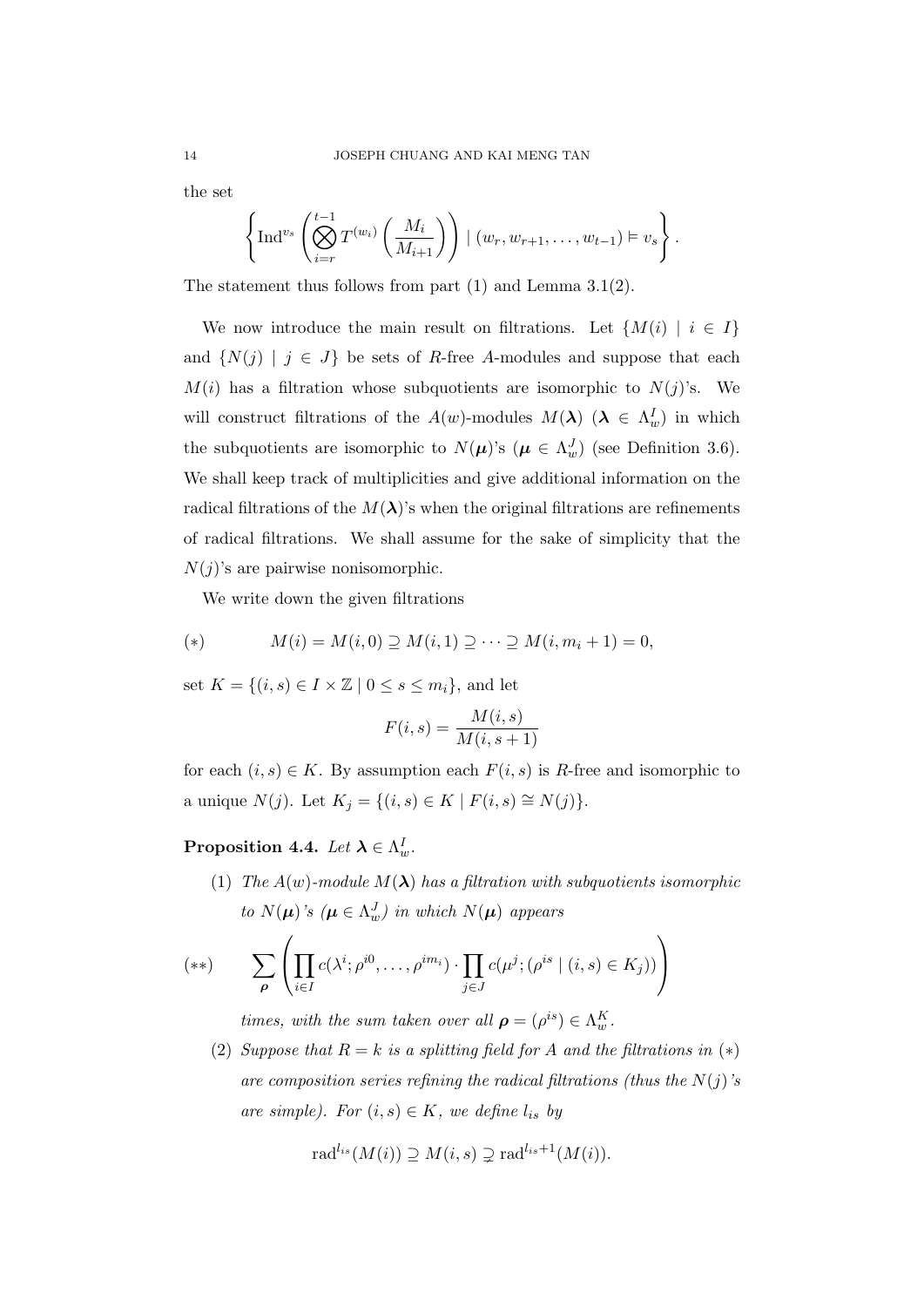Then the multiplicity of the simple  $A(w)$ -module  $N(\mu)$  in the r-th radical layer of  $M(\lambda)$  is given by (\*\*), with the sum taken over all  $\rho = (\rho^{is}) \in \Lambda_w^K$  satisfying  $\sum_{(i,s) \in K} |\rho^{is}| l_{is} = r$ .

Proof. We will make repeated use of Lemmas 3.2 and 3.3 without comment.

Let  $w = (w_i \mid i \in I) \models w$ . Firstly, by Lemma 4.2, we know that for each  $i \in I$ , the  $A(w_i)$ -module  $T^{(w_i)}(M(i))$  is filtered by the set

$$
\left\{\operatorname{Ind}_{\mathsf{v}_i}^{w_i}\left(\bigotimes_{s=0}^{m_i} T^{(v_{is})}(F(i,s))\right) \mid \mathsf{v}_i=(v_{i0},\ldots,v_{im_i})\models w_i\right\}.
$$

If  $\lambda^i \vdash w_i$ , then

$$
\operatorname{Ind}_{\mathsf{v}_i}^{w_i} \left( \bigotimes_{s=0}^{m_i} T^{(v_{is})}(F(i,s)) \right) \oslash S^{\lambda^i}
$$
\n
$$
\cong \operatorname{Ind}_{\mathsf{v}_i}^{w_i} \left( \left( \bigotimes_{s=0}^{m_i} T^{(v_{is})}(F(i,s)) \right) \oslash \operatorname{Res}_{\mathsf{v}_i}^{w_i}(S^{\lambda^i}) \right)
$$
\n
$$
\cong \operatorname{Ind}_{\mathsf{v}_i}^{w_i} \left( \left( \bigotimes_{s=0}^{m_i} T^{(v_{is})}(F(i,s)) \right) \oslash \bigoplus_{(\rho^{is} \vdash v_{is})_s} c(\lambda^i; \rho^{i0}, \dots, \rho^{im_i}) \left( \bigotimes_{s=0}^{m_i} S^{\rho^{is}} \right) \right)
$$
\n
$$
\cong \bigoplus_{(\rho^{is} \vdash v_{is})_s} c(\lambda^i; \rho^{i0}, \dots, \rho^{im_i}) \operatorname{Ind}_{\mathsf{v}_i}^{w_i} \left( \bigotimes_{s=0}^{m_i} T^{\rho^{is}}(F(i,s)) \right).
$$

Thus the  $A(w_i)$ -module  $T^{\lambda^i}(M(i)) = T^{(w_i)}(M(i)) \oslash S^{\lambda^i}$  is filtered by the set

$$
\left\{c(\lambda^i; \rho^{i0}, \dots, \rho^{im_i}) \operatorname{Ind}_{\mathsf{v}_i}^{w_i} \left( \bigotimes_{s=0}^{m_i} T^{\rho^{is}}(F(i,s)) \right) \mid (\rho^{is} \vdash v_{is})_s, \mathsf{v}_i = (v_{i0}, \dots, v_{im_i}) \vDash w_i \right\}.
$$

It follows from Lemma 4.1 that  $M(\lambda) = \text{Ind}_{\mathsf{w}}^w (\bigotimes_{i \in I} T^{\lambda_i}(M(i)))$  is filtered by the set (see Definition 3.6)

$$
\left\{ \left( \prod_{i \in I} c(\lambda^i; \rho^{i0}, \dots, \rho^{im_i}) \right) F(\boldsymbol{\rho}) \mid \boldsymbol{\rho} = (\rho^{is}) \in \Lambda_w^K \right\}.
$$

Given any  $\boldsymbol{\rho}=(\rho^{is})\in \Lambda_w^K$ , let  $v_{is}=|\rho^{is}|$ ,  $w_j=\sum_{(i,s)\in K_j}v_{is}$ ,  $w=(w_j)_{j\in J}$ ,  $\mathsf{v}=(v_{is})_{(i,s)\in K}$ , and  $\mathsf{v}_j=(v_{is})_{(i,s)\in K_j}$ . Then

$$
F(\boldsymbol{\rho}) = \text{Ind}_{\mathsf{v}}^w \left( \bigotimes_{(i,s) \in K} T^{\rho^{is}}(F(i,s)) \right)
$$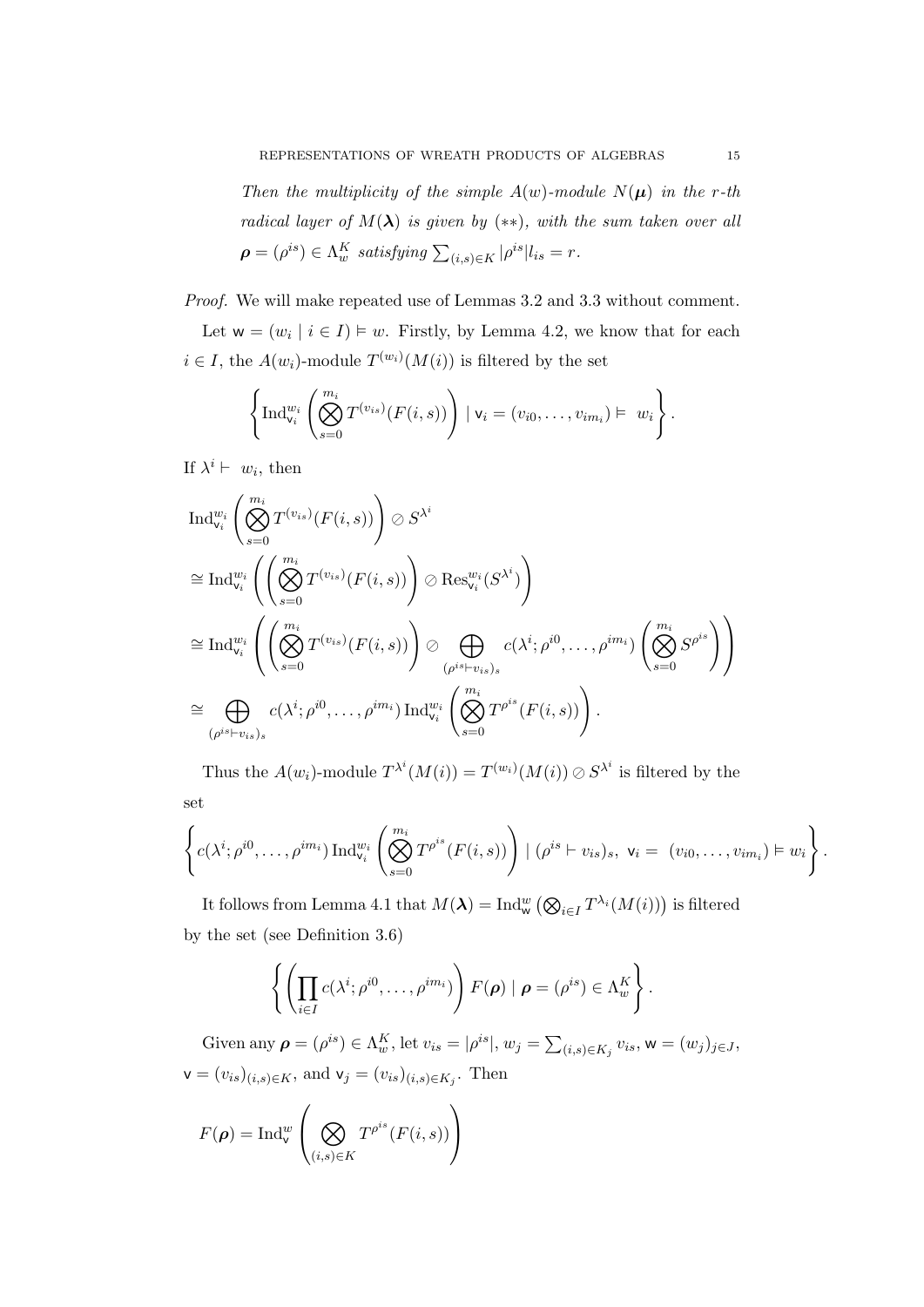$$
\cong \text{Ind}_{\mathsf{w}}^{w} \left( \bigotimes_{j \in J} \text{Ind}_{\mathsf{v}_{j}}^{w_{j}} \left( \bigotimes_{(i,s) \in K_{j}} T^{\rho^{is}}(N(j)) \right) \right)
$$
\n
$$
\cong \text{Ind}_{\mathsf{w}}^{w} \left( \bigotimes_{j \in J} \text{Ind}_{\mathsf{v}_{j}}^{w_{j}} \left( \left( \text{Res}_{\mathsf{v}_{j}}^{w_{j}} T^{(w_{j})}(N(j)) \right) \otimes \bigotimes_{(i,s) \in K_{j}} S^{\rho^{is}} \right) \right)
$$
\n
$$
\cong \text{Ind}_{\mathsf{w}}^{w} \left( \bigotimes_{j \in J} \left( T^{(w_{j})}(N(j)) \otimes \text{Ind}_{\mathsf{v}_{j}}^{w_{j}} \left( \bigotimes_{(i,s) \in K_{j}} S^{\rho^{is}} \right) \right) \right)
$$
\n
$$
= \text{Ind}_{\mathsf{w}}^{w} \left( \bigotimes_{j \in J} \left( (T^{(w_{j})}(N(j)) \otimes \left( \bigoplus_{\mu^{j} \vdash w_{j}} c(\mu^{j}; (\rho^{is})_{(i,s) \in K_{j}}) S^{\mu^{j}} \right) \right) \right)
$$
\n
$$
= \bigoplus_{\mu} \left( \prod_{j \in J} c(\mu^{j}; (\rho^{is})_{(i,s) \in K_{j}}) \right) N(\mu),
$$

where the sum runs over all J-tuples  $\mu = (\mu^j | j \in J)$  of partitions.

Putting this together with our calculations above we obtain the first statement of the Proposition.

Now we assume that  $R = k$  is a splitting field for A and that the filtrations of the  $M(i)$  are composition series refining the radical filtrations: for each  $(i, s) \in K$  we have rad<sup>l<sub>is</sub></sup> $(M(i)) \supseteq M(i, s) \supsetneq \text{rad}^{l_{is}+1}(M(i))$  for some  $l_{is}$ .

Firstly, by Lemma 4.3(2) we know that for each  $i \in I$ , the r-th radical layer of the  $A(w_i)$ -module  $T^{(w_i)}(M(i))$  is isomorphic to

$$
\bigoplus_{\mathsf{v}_i} \mathrm{Ind}_{\mathsf{v}_i}^{w_i}\left(\bigotimes_{s=0}^{m_i} T^{(v_{is})}(F(i,s))\right),\,
$$

where the sum is over  $v_i = (v_{i0}, \dots, v_{im_i}) \models w_i$  such that  $\sum_{s=0}^{m_i} v_{is} l_{is} = r$ . Thus by Lemmas 3.5(3), 3.2(4) and 2.1(2), the r-th radical layer of the  $A(w_i)$ -module  $T^{\lambda^i}(M(i)) = T^{(w_i)}(M(i)) \oslash S^{\lambda^i}$  is isomorphic to

$$
\bigoplus_{\mathsf{v}_i}\left(\bigoplus_{(\rho^{is} \vdash v_{is})_s} \mathrm{Ind}_{\mathsf{v}_i}^{w_i}\left(\bigotimes_{s=0}^{m_i} c(\lambda^i; \rho^{i0}, \ldots, \rho^{im_i})\left(T^{(v_{is})}(F(i,s)) \oslash S^{\rho^{is}}\right)\right)\right),
$$

where the outer sum is again over  $v_i = (v_{i0}, \dots, v_{im_i}) \models w_i$  such that  $\sum_{s=0}^{m_i} v_{is} l_{is} = r.$ 

Hence, using Lemma  $3.5(4)$  and the argument in the proof above, the r-th radical layer of  $M(\lambda)$  is a direct sum of  $F(\rho)$ 's for  $\rho = (\rho^{is}) \in \Lambda_w^K$  satisfying  $\sum_{(i,s)\in K} |\rho^{is}| l_{is} = r$ , and  $F(\boldsymbol{\rho})$  appears with multiplicity  $\prod_{i\in I} c(\lambda^i; \rho^{i0}, \dots, \rho^{im_i}).$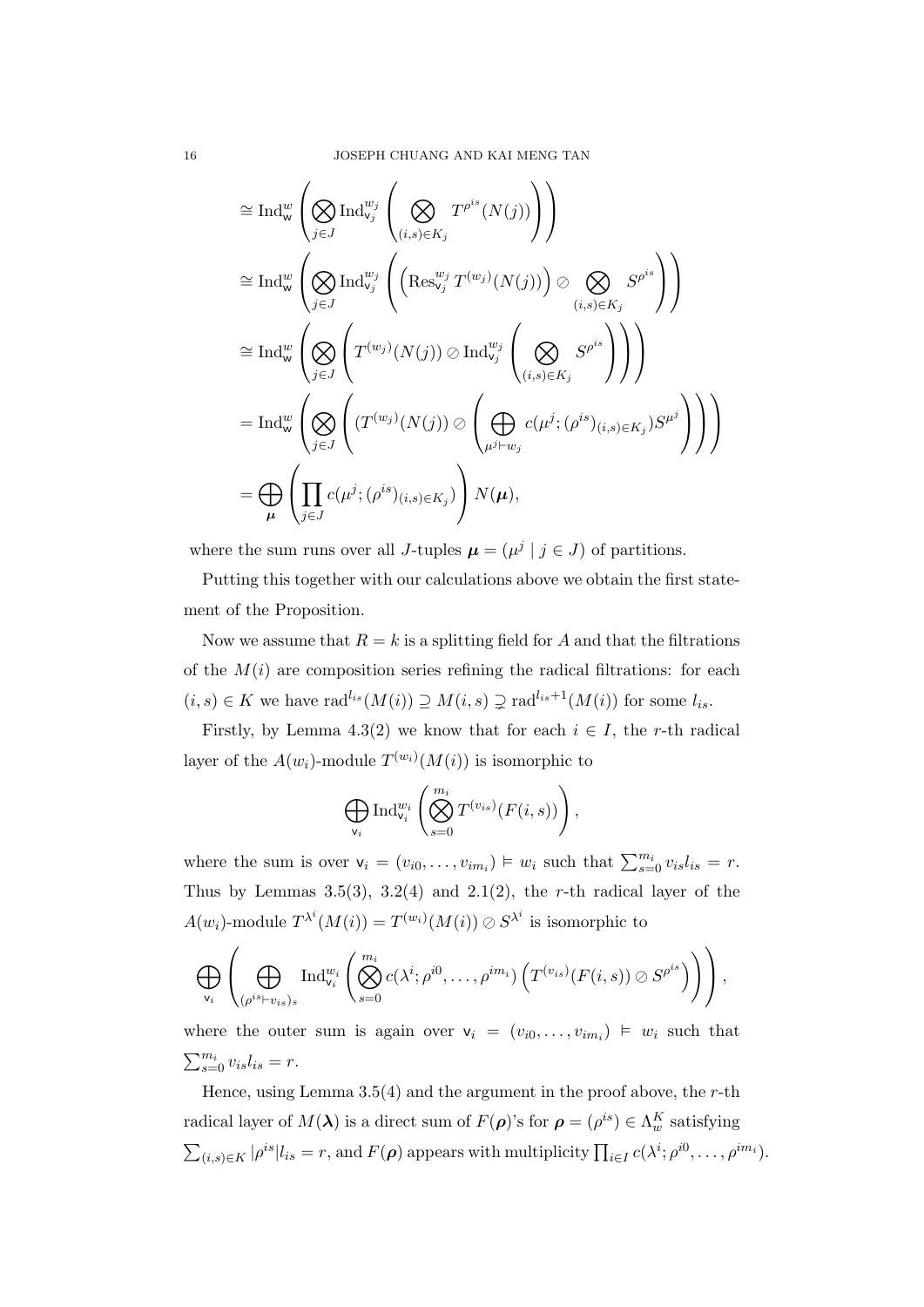Finally we express each  $F(\rho)$  as a direct sum of simple modules  $N(\mu)$  as above and obtain the second statement in the Proposition.

As an easy application of our results, we have the following:

**Lemma 4.5.** Suppose  $R = k$  is a splitting field for A. Let  $\{M(i) | i \in I\}$  be a set of A-modules, and suppose that for each  $i \in I$ ,  $M(i)$  has a simple head  $L(i)$ , and  $L(i) \not\cong L(j)$  if  $i \neq j$ . Then  $M(\lambda)$  has a simple head isomorphic to  $L(\lambda)$  for all  $\lambda \in \Lambda_w^I$ .

*Proof.* Let  $\{N(j) | j \in J\}$  be a complete set of simple A-modules. We may assume that  $J \supseteq I$  and  $N(i) = L(i)$  for all  $i \in I$ . We then apply Proposition 4.4(2). Note that  $l_{is} = 0$  if and only if  $s = 0$ , and  $(i, 0) \in K_i$ . Thus  $\sum_{(i,s)\in K} |\rho^{is}| l_{is} = 0$  implies that  $\rho^{is} = \emptyset$  for all  $s \geq 1$ , so that  $\lambda^i =$  $\rho^{i0} = \mu^i$ .

**Proposition 4.6.** Let  $R = k$  be a splitting field for A, and let  $\{L(i) | i \in I\}$ be the simple A-modules and  $\{P(i) | i \in I\}$  their projective covers.

- (1) For each  $\lambda \in \Lambda_w^I$ ,  $P(\lambda)$  is the projective cover of  $L(\lambda)$ .
- $(2)$   $(Ext<sup>1</sup>-quiver)$ 
	- (a) For  $\lambda \in \Lambda_w^I$ , we have

 $\dim_k \operatorname{Ext}^1_{A(w)}(L(\boldsymbol{\lambda}),L(\boldsymbol{\lambda})) = \sum$ i∈I  $p(\lambda^i) \dim_k \text{Ext}^1_A(L(i), L(i)),$ 

where  $p(\lambda^i)$  is the number of distinct parts of  $\lambda^i$ .

- (b) For  $\lambda, \mu \in \Lambda_w^I$ ,  $\lambda \neq \mu$ , we have  $\text{Ext}^1_{A(w)}(L(\lambda), L(\mu)) = 0$  unless either
	- there exists  $j \in I$ , such that  $\lambda^i = \mu^i$  for all  $i \in I$ ,  $i \neq j$ ,
	- there exists  $\nu \in \Lambda$  such that both  $\lambda^j$  and  $\mu^j$  are obtained from  $\nu$  by adding one node,
	- $\mathrm{Ext}^1_A(L(j),L(j)) \neq 0,$

in which case

$$
\dim_k \operatorname{Ext}^1_{A(w)}(L(\lambda), L(\mu)) = \dim_k \operatorname{Ext}^1_A(L(j), L(j));
$$

or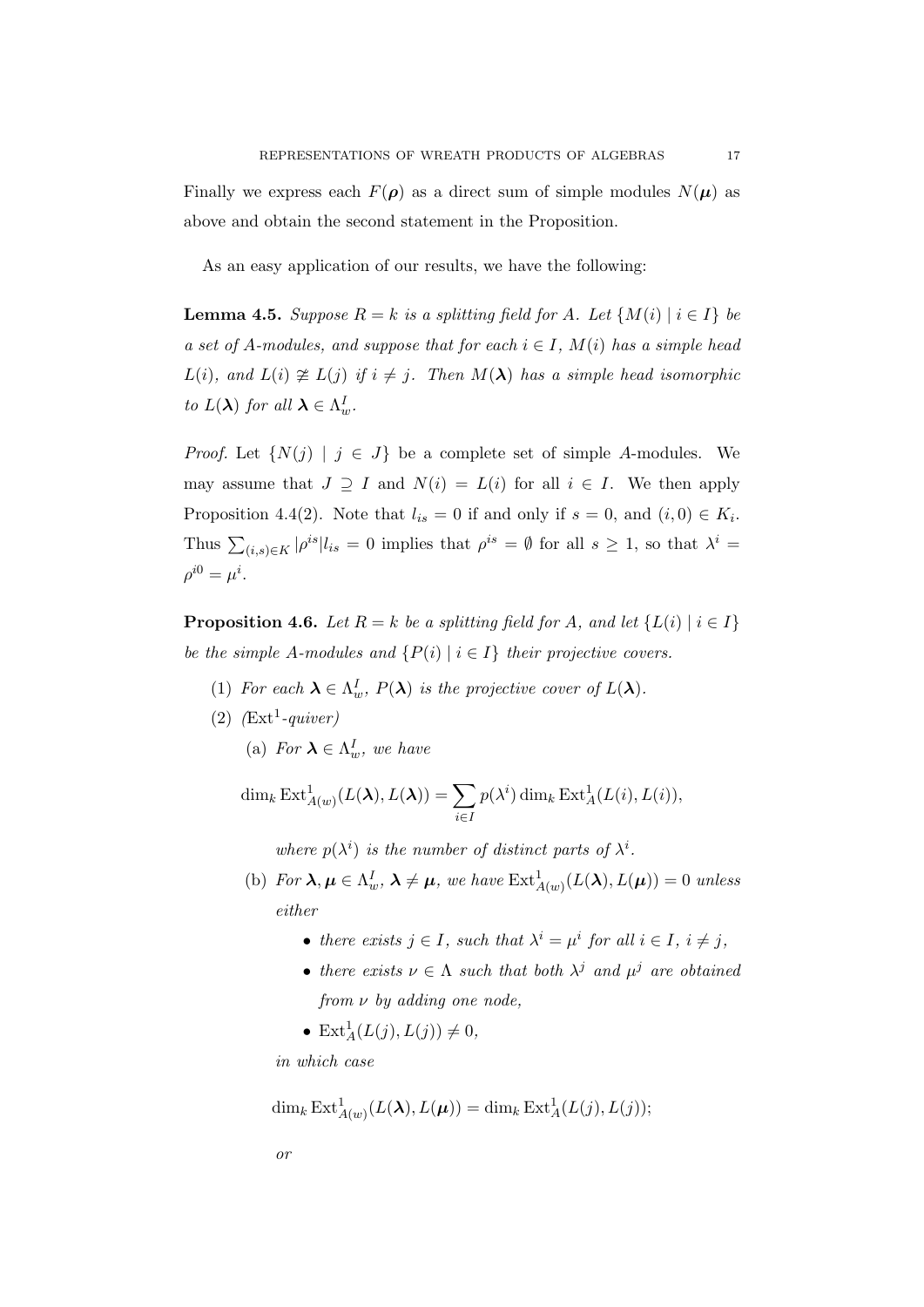- there exist  $j, j' \in I, j \neq j'$ , such that  $\lambda^i = \mu^i$  for all  $i \in I$ ,  $i \neq j, i \neq j'$
- $\mu^j$  is obtained from  $\lambda^j$  by adding one node
- $\mu^{j'}$  is obtained from  $\lambda^{j'}$  by removing one node
- $\mathrm{Ext}^1_A(L(j),L(j')) \neq 0,$

in which case

$$
\dim_k \operatorname{Ext}^1_{A(w)}(L(\lambda), L(\mu)) = \dim_k \operatorname{Ext}^1_A(L(j), L(j')).
$$

Proof. The first statement follows from Lemma 4.5 and Corollary 3.9. The second statement follows from Proposition 4.4(2) using the fact that, in the notation of the statement of that Proposition,  $\sum_{(i,s)\in K} |\rho^{is}| l_{is} = 1$  implies there exists a unique  $(i, s) \in K$  with  $s > 0$  such that  $\rho^{is} \neq \emptyset$ ; furthermore,  $\rho^{is} = (1)$  and  $l_{is} = 1$ .

If we are given a unitriangular system of filtrations of A-modules, then the resulting filtration of  $A(w)$ -modules is also unitriangular. More precisely,

**Proposition 4.7.** Let  $\{M(i)\}\$ and  $\{N(i)\}\$ be two sets of A-modules indexed by a common partially ordered set  $(I, \geq)$ , and assume that each  $N(i)$  is Rfree. Suppose that for each  $i \in I$ ,  $M(i)$  has a filtration such that every subquotient is isomorphic to  $N(j)$  for some  $j \leq i$ , and  $N(i)$  occurs exactly once. Then each  $\lambda \in \Lambda_w^I$ ,  $M(\lambda)$  has a filtration such that every subquotient is isomorphic to  $N(\mu)$  for some  $\mu \preceq \lambda$ , and  $N(\lambda)$  occurs exactly once.

*Proof.* Our hypothesis implies that  $(i, s) \in K_j$  only if  $i \geq j$ , so that  $\bigcup_{j \geq t} K_j \subseteq$  $\{(i, s) \in K \mid i \geq t\}$ . Now, if a summand of  $(**)$  in Proposition 4.4(1) is non-zero, then  $|\mu^j| = \sum_{(i,s)\in K_j} |\rho^{is}|$  and  $|\lambda^i| = \sum_{s=0}^{m_i} |\rho^{is}|$ , so that

$$
\sum_{j\geq t} |\mu^j| = \sum_{j\geq t} \sum_{(i,s)\in K_j} |\rho^{is}| \leq \sum_{i\geq t} \sum_{s=0}^{m_t} |\rho^{is}| = \sum_{i\geq t} |\lambda^i|,
$$

i.e,  $\mu \prec \lambda$ .

Now suppose  $\mu = \lambda$ . Then the above inequality is an equality for all  $t \in I$ . Let  $I' = \{i \in I \mid \lambda^i \neq \emptyset\}$ . Then I' is finite, and for all  $i \in I \setminus I'$ ,  $\rho^{is} = \emptyset$ . We complete the proof by showing by induction that  $\lambda^i = \rho^{is_i} = \mu^i$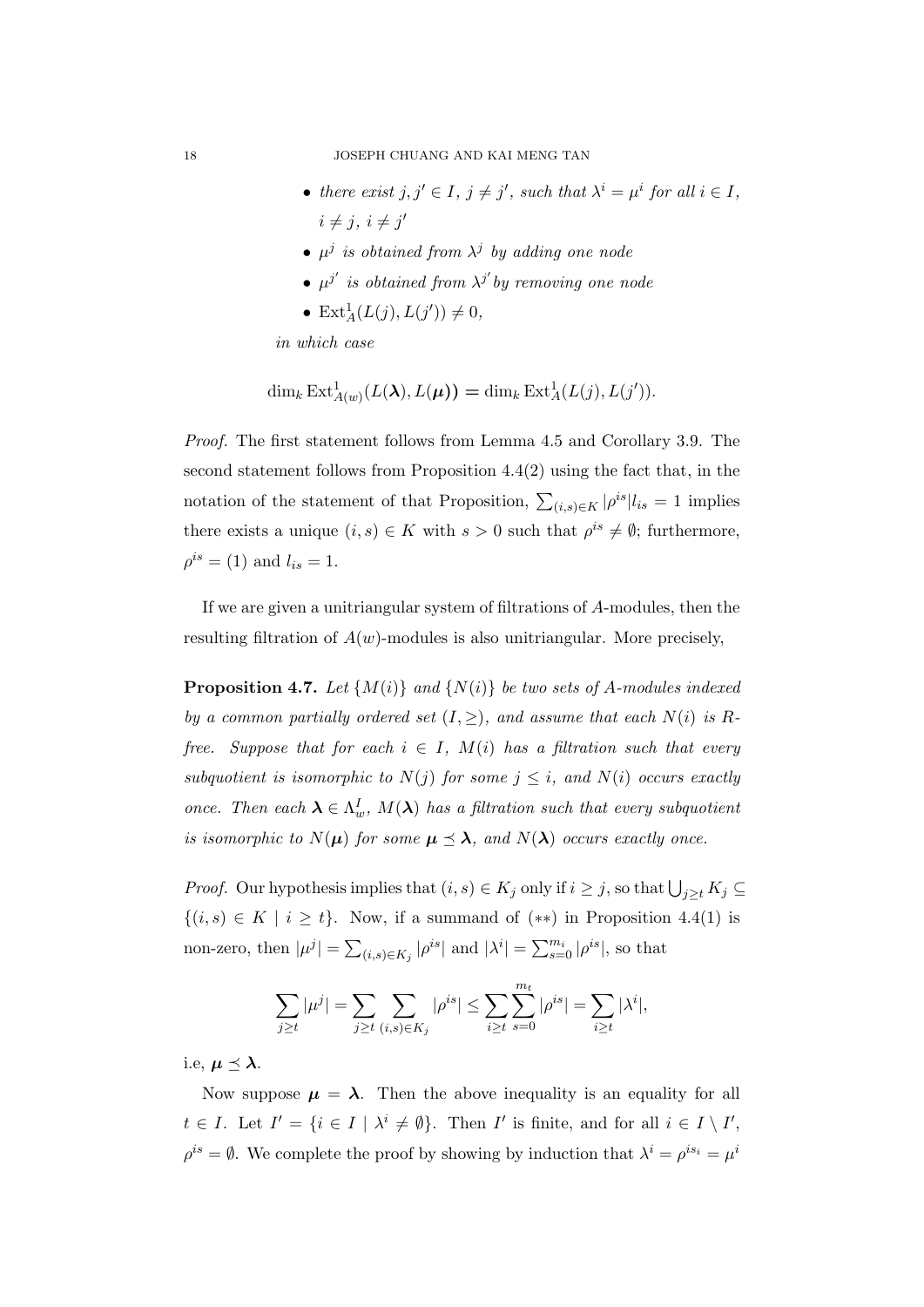for all  $i \in I'$ , where  $F_{is_i}$  is the unique subquotient of  $M(i)$  isomorphic to  $N(i)$ .

Let t be a maximal member of I'. Then if  $t' > t$ , we have  $\sum_{j \geq t'} |\mu^j| \leq$  $\sum_{i\geq t'}|\lambda^i|=0$ ; in particular,  $\mu^{t'}=\emptyset$ . Thus,  $|\lambda^t|=\sum_{i\geq t}|\lambda^i|=\sum_{j\geq t}|\mu_j|=$  $|\mu^t|$ , which also shows that  $\rho^{ts} \neq \emptyset$  if and only if  $s = s_t$ . This further yields  $\lambda^t = \rho^{ts_t} = \mu^t$ . The inductive step is similar.

#### 5. THE eAe CONSTRUCTION.

Let  $e \in A$  be an idempotent. Then  $eAe$  is a subalgebra of A (with identity element e), and we have an exact functor

$$
f : A \text{-mod} \rightarrow eAe \text{-mod}
$$

given by  $f(M) = eM$  on objects and taking a homomorphism  $M \to N$  to the restriction  $eM \to eN$ . Define

$$
e_w = e^{\otimes w} \otimes 1 \in T^w(A) \otimes R\mathfrak{S}_w = A(w),
$$

an idempotent in  $A(w)$ . Then it's easy to see that

$$
e_w A(w) e_w = (eAe)(w)
$$

and with this identification we have an exact functor

$$
f_w: A(w)
$$
-mod  $\rightarrow$   $(eAe)(w)$ -mod

defined in a similar manner as  $f$ . This functor has good properties with respect to the constructions studied in section 3:

#### Proposition 5.1.

(1) If  $M$  is an A-module then

$$
f_w(M^{(w)}) = (f(M))^{(w)}.
$$

(2) If V is an  $A(w)$ -module and X an  $R\mathfrak{S}_w$ -module then

$$
f_w(V \oslash X) = f_w(V) \oslash X.
$$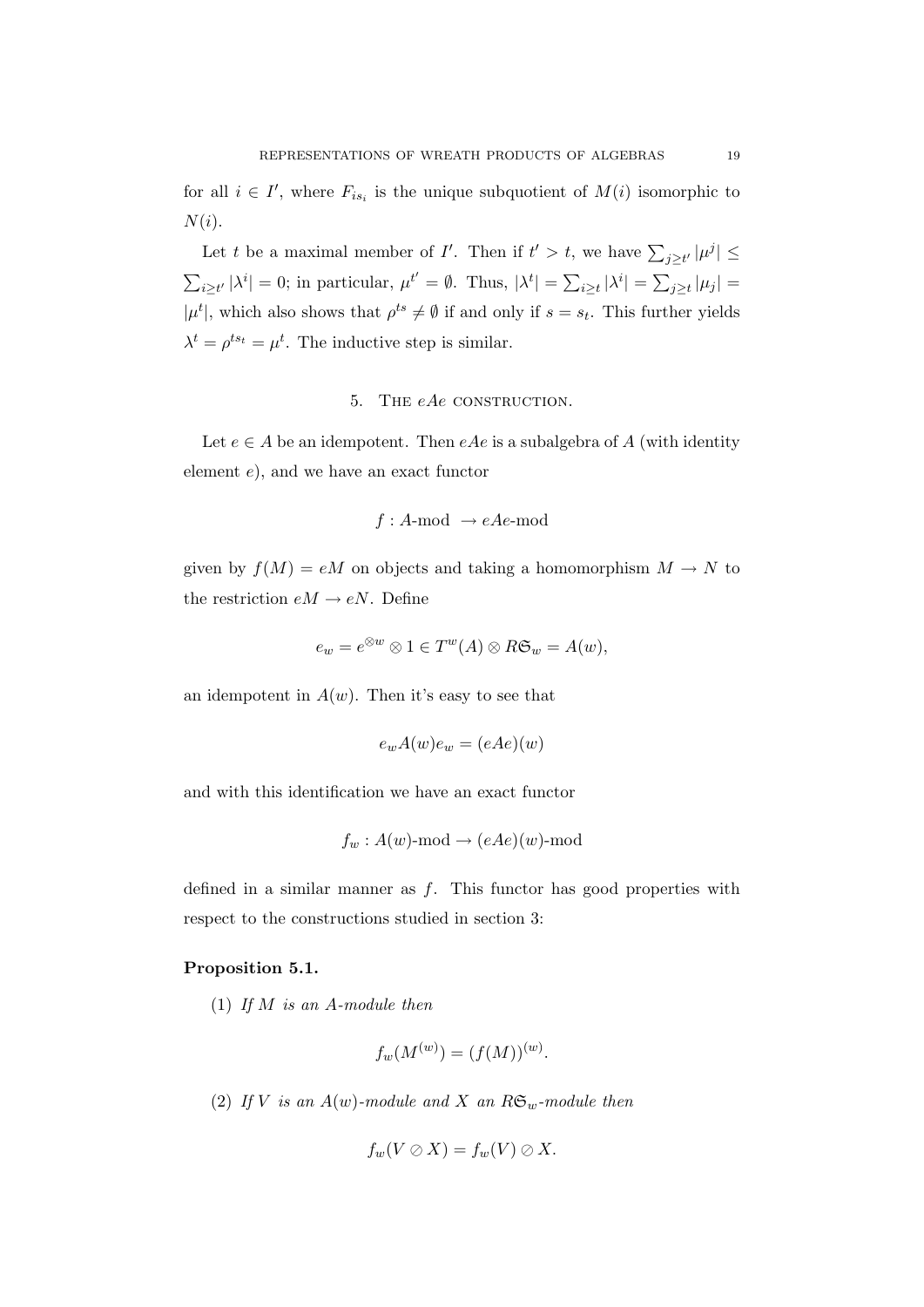(3) If  $w = w_1 + w_2$ ,  $V_1$  is an  $A(w_1)$ -module, and  $V_2$  is an  $A(w_2)$ -module, then

$$
f_w(\text{Ind}^w(V_1 \otimes V_2)) = \text{Ind}^w(f_{w_1}(V_1) \otimes f_{w_2}(V_2)).
$$

(4) If  $\{M(i) \mid i \in I\}$  is a collection of A-modules and we set  $N(i) =$  $f(M(i))$ , then for any  $\boldsymbol{\lambda} \in \Lambda_w^I$  we have

$$
f_w(M(\lambda))=N(\lambda).
$$

Proof. These all follow directly from the definitions.

In some cases of interest (for example if  $A$  is a Schur algebra and  $f$  is the Schur functor [4, §6]) End<sub>eAe</sub>( $f(A)$ ) ≅ A, where the isomorphism is given by right multiplication of A on  $f(A) = eA$ . This property passes to wreath products:

Proposition 5.2. Suppose that the homomorphism

$$
A \to \mathrm{End}_{eAe}(f(A))
$$

given by right multiplication of A on  $f(A) = eA$  is an isomorphism. Then the homomorphism

$$
A(w) \to \text{End}_{(eAe)(w)}(f_w(A(w)))
$$

given by right multiplication of  $A(w)$  on  $f_w(A(w)) = e_wA(w)$  is also an isomorphism.

Proof. First of all, the homomorphism

$$
T^w(A) \to \text{End}_{T^w(eAe)}(T^w(eA))
$$

given by right multiplication of  $T^w(A)$  on  $T^w(eA)$  is an isomorphism, by (10.37) of [3] (which states the result for algebras over fields, but the same proof works for any algebra over a commutative ring  $R$  as long as the modules are free over  $R$ .)

Next, note that  $f_w(A(w)) \cong T^{(w)}(eA) \oslash R\mathfrak{S}_w = \text{Ind}_{(1^w)}^w(T^w(eA))$  and right multiplication by  $\alpha \otimes \tau$  corresponds via the isomorphisms (see Lemma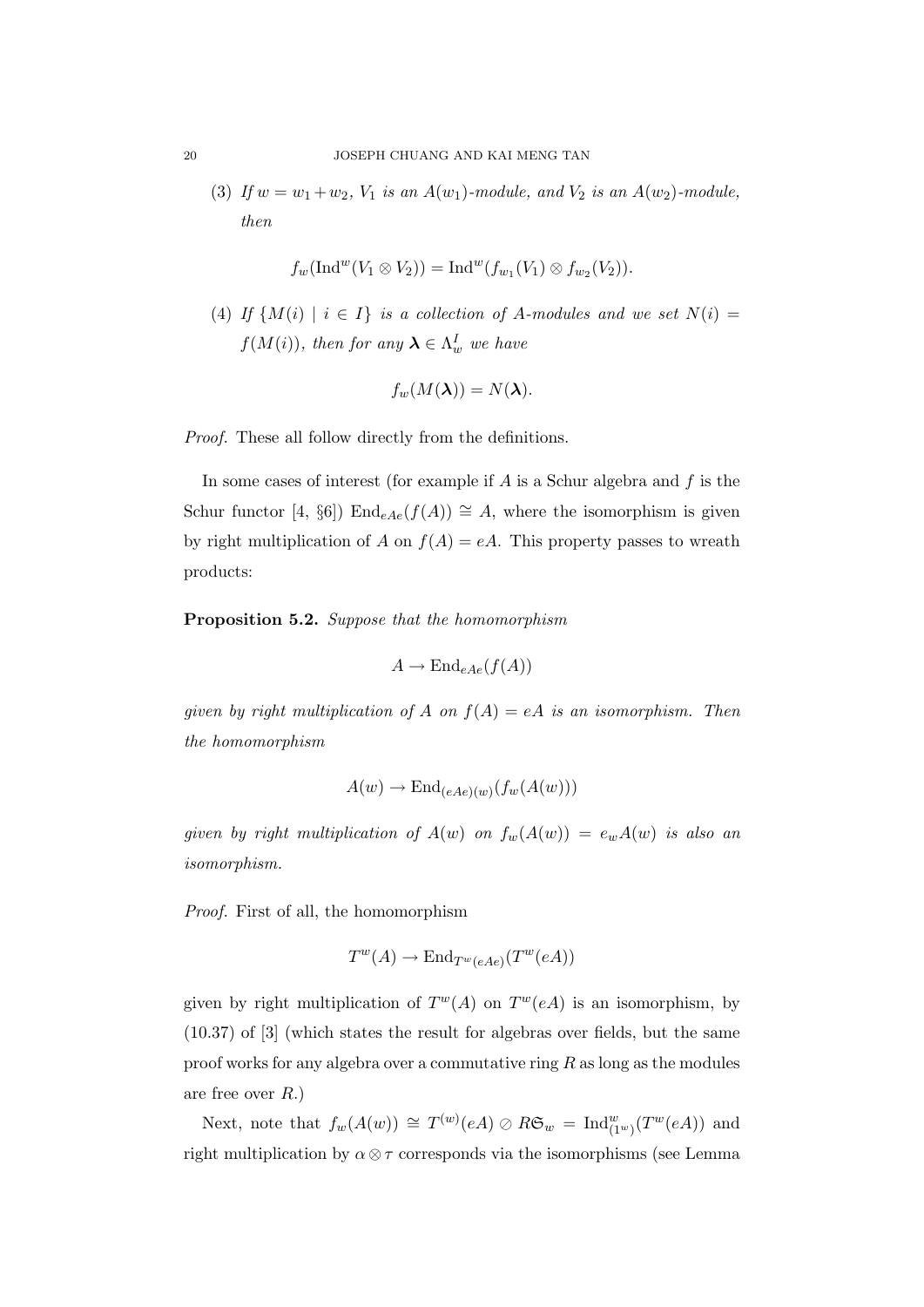3.2(2) and Lemma  $3.1(1)$ 

$$
\operatorname{End}_{(eAe)(w)}(f_w(A(w))) \cong \operatorname{Hom}_{(eAe)(w)}(\operatorname{Ind}_{(1^w)}^{w}(T^w(eA)), T^{(w)}(eA) \oslash R\mathfrak{S}_w)
$$
  
\n
$$
\cong \operatorname{Hom}_{T^w(eAe)}(T^w(eA), T^w(eA) \oslash \operatorname{Res}_{(1^w)}^{w} R\mathfrak{S}_w)
$$
  
\n
$$
\cong \operatorname{Hom}_{T^w(eAe)}(T^w(eA), \oplus_{\sigma \in \mathfrak{S}_w} (1 \otimes \sigma) \otimes T^w(eA))
$$

to the homomorphism sending  $m \in T^w(eA)$  to  $(1 \otimes \tau) \otimes m(\alpha \tau)$ .

#### 6. Quasihereditary algebras

Let  $A$  be a finite-dimensional algebra over a field  $k$  with simple modules  ${L(i) | i \in I}$  indexed by a partially ordered set  $(I,>)$ . Recall (or see [2]) that a finite-dimensional k-algebra A is quasihereditary (with respect to  $>$ ) if there exist A-modules  $\{\Delta(i) | i \in I\}$  such that

- (1)  $\Delta(i)/\text{rad}(\Delta(i)) \cong L(i)$  and every composition factor of rad $(\Delta(i))$  is isomorphic to  $L(j)$  for some  $j < i$ .
- (2)  $P(i)$  has a filtration

$$
P(i) = P(i)0 \supseteq P(i)1 \supseteq \cdots \supseteq P(i)l+1 = 0
$$

such that  $P(i)_0/P(i)_1 \cong \Delta(i)$  and such that for each  $\gamma \in \{1, 2, ..., l\}$ , we have  $P(i)_{\gamma}/P(i)_{\gamma+1} \cong \Delta(j)$  for some  $j > i$ .

If A is quasihereditary then the  $\Delta(i)$ 's are characterised up to isomorphism by properties (1) and (2), and are called the standard modules of A.

Now suppose that A is quasihereditary and split over k. Then  $\{L(\lambda) \mid \lambda \in$  $\Lambda_w^I$  are the  $A(w)$ -simple modules, and by Proposition 4.6(1),  $P(\lambda)$  is the projective cover of  $L(\lambda)$ . By Lemma 4.5,  $\Delta(\lambda)$  has simple head isomorphic to  $L(\lambda)$  and by Proposition 4.7, every composition factor of rad $(\Delta(\lambda))$  is isomorphic to  $L(\mu)$  for some  $\mu \prec \lambda$ . Furthermore, Proposition 4.7 also shows that  $P(\lambda)$  has a filtration in which each subquotient is isomorphic to  $\Delta(\mu)$  for some  $\mu \succeq \lambda$  and  $\Delta(\lambda)$  occurs exactly once. But since  $\Delta(\lambda)$  is the only subquotient that has head isomorphic to  $L(\lambda)$ , this subquotient must occur at the top. Thus  $A(w)$  is a quasihereditary algebra with standard modules  $\{\Delta(\lambda) \mid \lambda \in \Lambda_w^I\}$ , with respect to the partial order  $\succeq$ .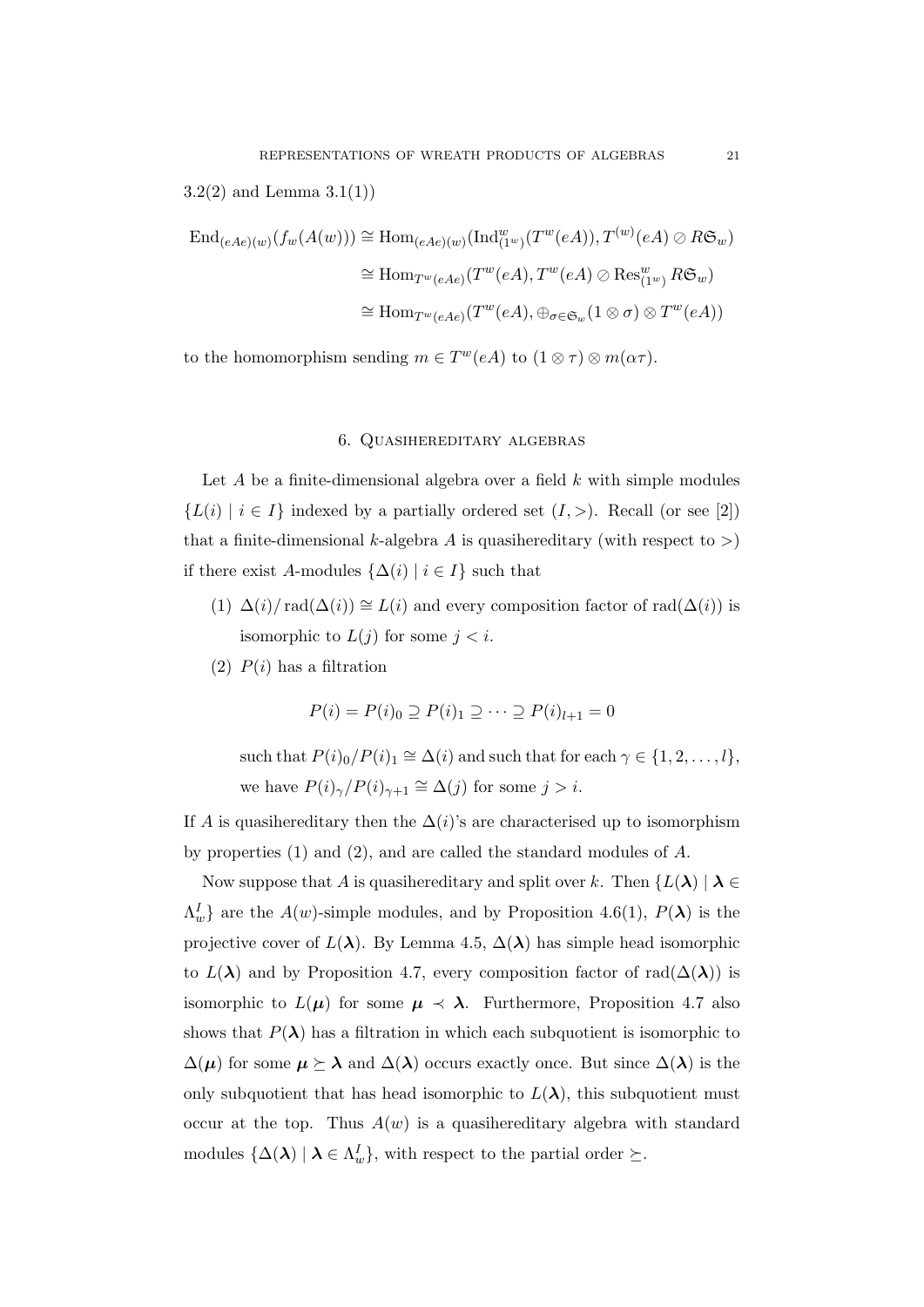#### 7. Example

Let k be a field and n an integer  $\geq 2$ . Let A be the path algebra over k of the quiver

$$
\bullet \overset{\gamma_1}{\underset{\delta_1}{\rightleftharpoons}} \bullet \overset{\gamma_2}{\underset{\delta_2}{\rightleftharpoons}} \bullet \cdots \bullet \overset{\gamma_{n-1}}{\underset{n-2}{\rightleftharpoons}} \bullet \cdots
$$

modulo the ideal generated by

$$
\{\gamma_i\gamma_{i+1}, \ \delta_{i+1}\delta_i, \ \delta_i\gamma_i-\gamma_{i+1}\delta_{i+1} \mid 1 \leq i \leq n-2\} \cup \{\delta_{n-1}\gamma_{n-1}\}.
$$

Let  $\mathcal{L}(i)$  be the simple A-module corresponding to the vertex i, and let  $P(i)$  be a projective cover of  $\mathcal{L}(i)$ . The radical layers of the  $P(i)$ 's are as follows:

$$
\mathcal{L}(0) = \mathcal{L}(1), \quad \mathcal{P}(i) = \mathcal{L}(i-1) - \mathcal{L}(i+1) \quad (1 \leq i \leq n-2), \quad \mathcal{P}(n-1) = \frac{\mathcal{L}(n-1)}{\mathcal{L}(n-2)}
$$

$$
\mathcal{L}(0) = \mathcal{L}(i) = \mathcal{L}(i)
$$

.

Let  $\Omega(0) = \mathcal{L}(0)$ , and for  $i \in I = \{0, ..., n-1\}$ , let  $\Omega(i)$  be a nonsplit extension  $\mathcal{L}(i)$  by  $\mathcal{L}(i-1)$ . Then it's easy to check that A is a quasihereditary algebra with simple modules  $\mathcal{L}(i)$  and standard modules  $\Omega(i)$  indexed by I with the natural order.

This is an important example: it is well-known that  $A$  is the basic algebra of any weight 1 block of any  $q$ -Schur algebra over k for which n is the least positive integer such that  $1 + q + \ldots + q^{n-1} = 0$  in k. (this can be deduced, for instance, from [9, p.126, rule 13].)

Now let w be a positive integer such that w! is invertible in k. By the result of the previous section, the algebra  $A(w)$  is quasihereditary with simple modules  $\mathcal{L}(\lambda)$  and standard modules  $\Omega(\lambda)$  indexed by  $\lambda \in \Lambda_w^I$ . Define for  $\boldsymbol{\lambda}, \boldsymbol{\mu} \in \Lambda_w^I$  polynomials

$$
\operatorname{rad}_{\Omega,\lambda,\mu}(v) = \sum_{r\geq 0} [\operatorname{rad}^r \Omega(\lambda) / \operatorname{rad}^{r+1} \Omega(\lambda) : \mathcal{L}(\mu)]v^r,
$$
  

$$
\operatorname{rad}_{\mathcal{P},\lambda,\mu}(v) = \sum_{r\geq 0} [\operatorname{rad}^r \mathcal{P}(\lambda) / \operatorname{rad}^{r+1} \mathcal{P}(\lambda) : \mathcal{L}(\mu)]v^r.
$$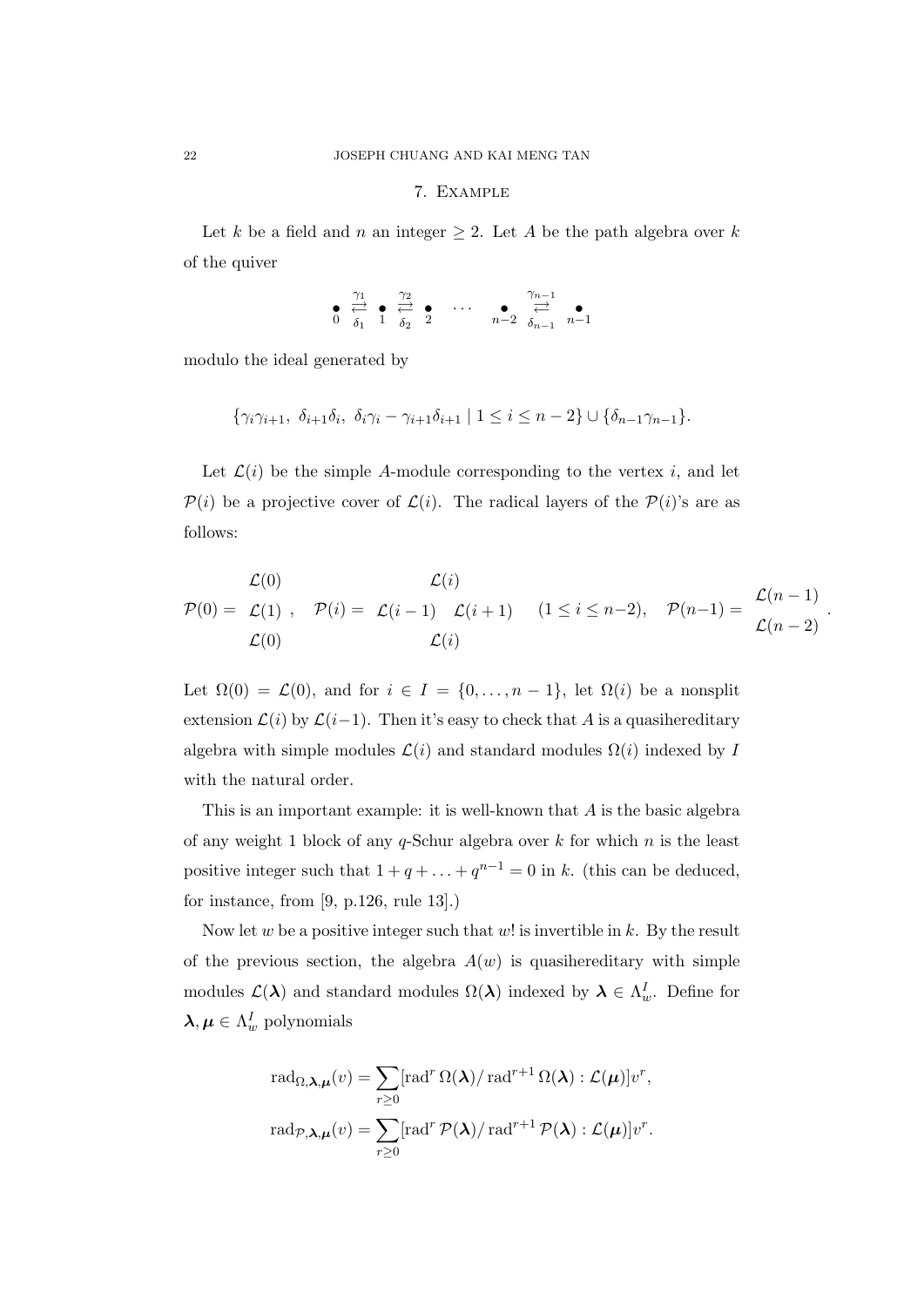**Proposition 7.1.** We have for  $\lambda, \mu \in \Lambda_w^I$ ,

(1) 
$$
\operatorname{rad}_{\Omega,\lambda,\mu}(v) = v^{\delta(\lambda,\mu)} \sum_{\substack{\alpha^0,\dots,\alpha^n\\ \beta^0,\dots,\beta^{n-1}}} \prod_{j=0}^{n-1} c(\lambda^j;\alpha^j,\beta^j)c(\mu^j;\beta^j,\alpha^{j+1})
$$

where  $\alpha^0, \ldots, \alpha^n, \beta^0, \ldots, \beta^{n-1}$  run through  $\Lambda$  and

$$
\delta(\boldsymbol{\lambda}, \boldsymbol{\mu}) = \sum_{j=1}^{n-1} j(|\lambda^{j}| - |\mu^{j}|).
$$

Moreover

(2) 
$$
\mathrm{rad}_{\mathcal{P},\boldsymbol{\lambda},\boldsymbol{\mu}}(v) = \sum_{\boldsymbol{\nu}\in\boldsymbol{\Lambda}_{w}^{I}} \mathrm{rad}_{\Omega,\boldsymbol{\nu},\boldsymbol{\lambda}}(v) \mathrm{rad}_{\Omega,\boldsymbol{\nu},\boldsymbol{\mu}}(v).
$$

Note that for every nonzero term in the sum in (1) we must have

$$
|\alpha^{i}| = \sum_{j=0}^{i-1} |\mu^{j}| - |\lambda^{j}|, \quad |\beta^{i}| = |\lambda^{i}| + \sum_{j=0}^{i-1} |\lambda^{j}| - |\mu^{j}|.
$$

Formula (1) has been independently discovered by Miyachi in [10]; we are following Leclerc-Miyachi's presentation of the formula [6].

*Proof.* Formula (1) is a direct application of Proposition 4.4(2). To get formula (2) is a little harder: we express both sides in terms of Littlewood-Richardson coefficients using Proposition 4.4(2) and then use the following identity which is valid for  $\sigma, \tilde{\sigma}, \tau, \tilde{\tau} \in \Lambda$ :

$$
\sum_{\lambda} c(\lambda; \sigma, \tilde{\sigma}) c(\lambda; \tau, \tilde{\tau}) = \sum_{\alpha, \beta, \tilde{\alpha}, \tilde{\beta}} c(\sigma; \alpha, \beta) c(\tilde{\sigma}; \tilde{\alpha}, \tilde{\beta}) c(\tau; \alpha, \tilde{\beta}) c(\tilde{\tau}; \tilde{\alpha}, \beta).
$$

#### **REFERENCES**

- [1] J. Chuang and K. M. Tan. Filtrations in Rouquier blocks of symmetric groups and Schur algebras. Proc. London Math. Soc. (3), to appear.
- [2] E. CLINE, B. PARSHALL, and L. SCOTT. Finite-dimensional algebras and highest weight categories. J. Reine Angew. Math. 391 (1988), 85–99.
- [3] C. W. CURTIS and I. REINER. Methods of representation theory. Vol. I. Wiley Classics Library (John Wiley & Sons, Inc., 1990).
- [4] J. A. GREEN. Polynomial representations of  $GL_n$ . Lecture Notes in Mathematics 830 (Springer-Verlag, 1980).
- [5] G. D. JAMES. The representation theory of the symmetric groups. Lecture Notes in Mathematics 682 (Springer-Verlag, 1978).